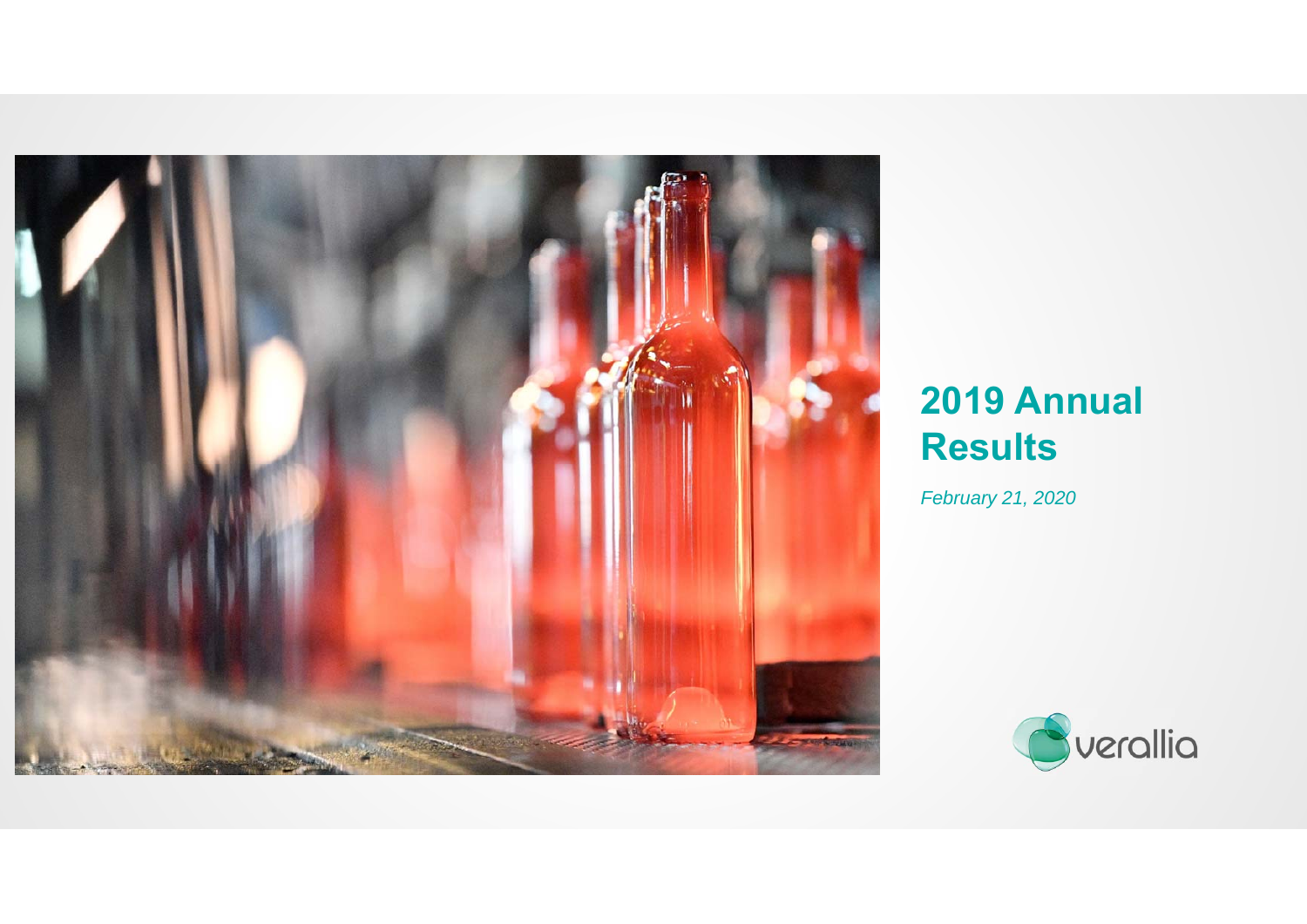# **1. Financial highlights and key initiatives**

- 2. Financial results
- 3. Cash performance
- 4. Conclusion

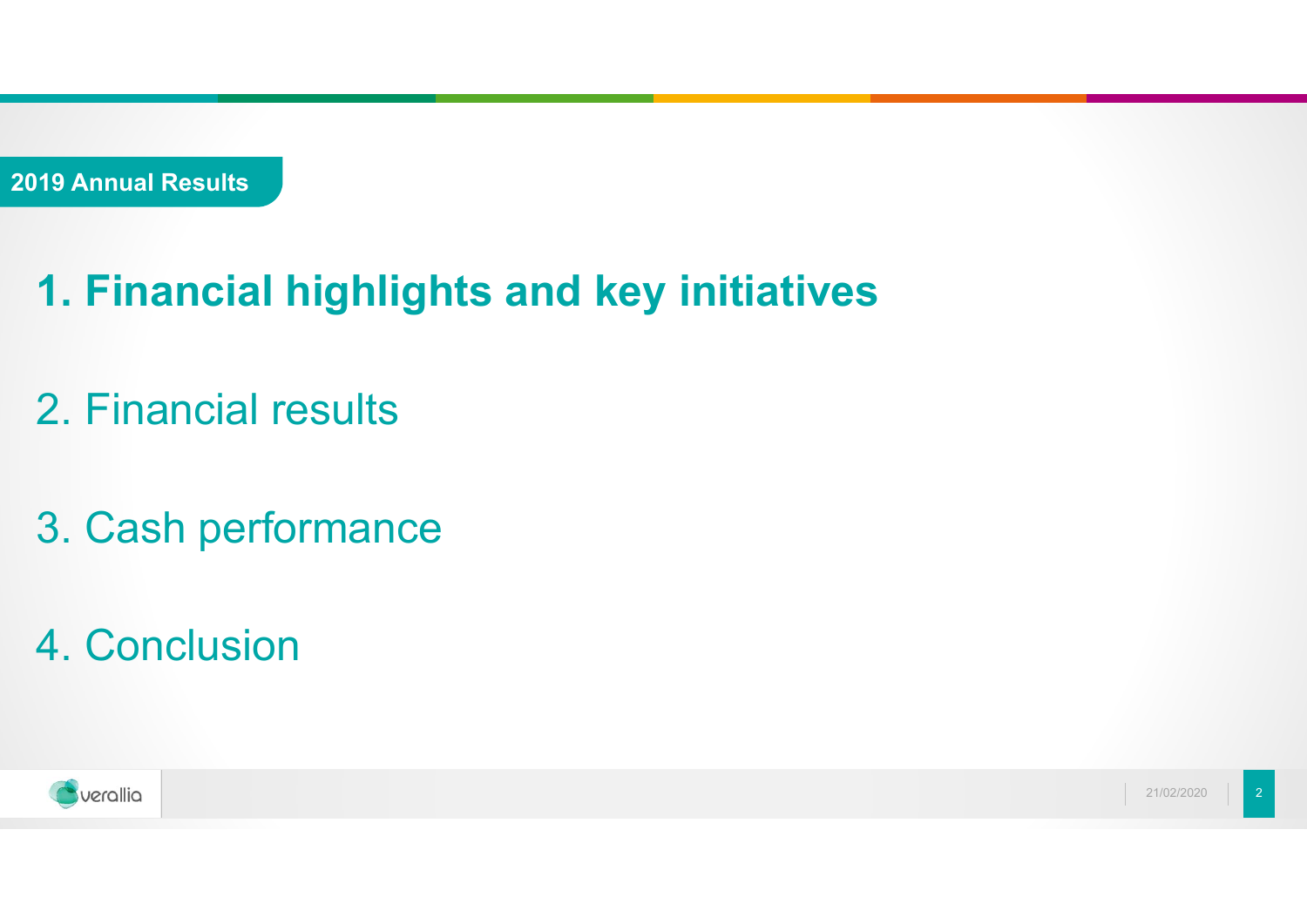## **A GLOBAL LEADER IN GLASS PACKAGING…**

**2019 Financial Highlights**



verallia

**Leading positions**

Sources: Companies public information, management estimates and Advancy (IPO related study). Please see definitions in the Glossary (Appendices). Notes: (1) Based on 2019 sales; "Europe" using each company's definition and management estimates. (2) Based on 2019 volumes in Argentina, Brazil and Chile. (3) For bottles and jars only (97% of total Verallia sales). (4) Subject to the June 10, 2020 AGM's approval.

3 21/02/2020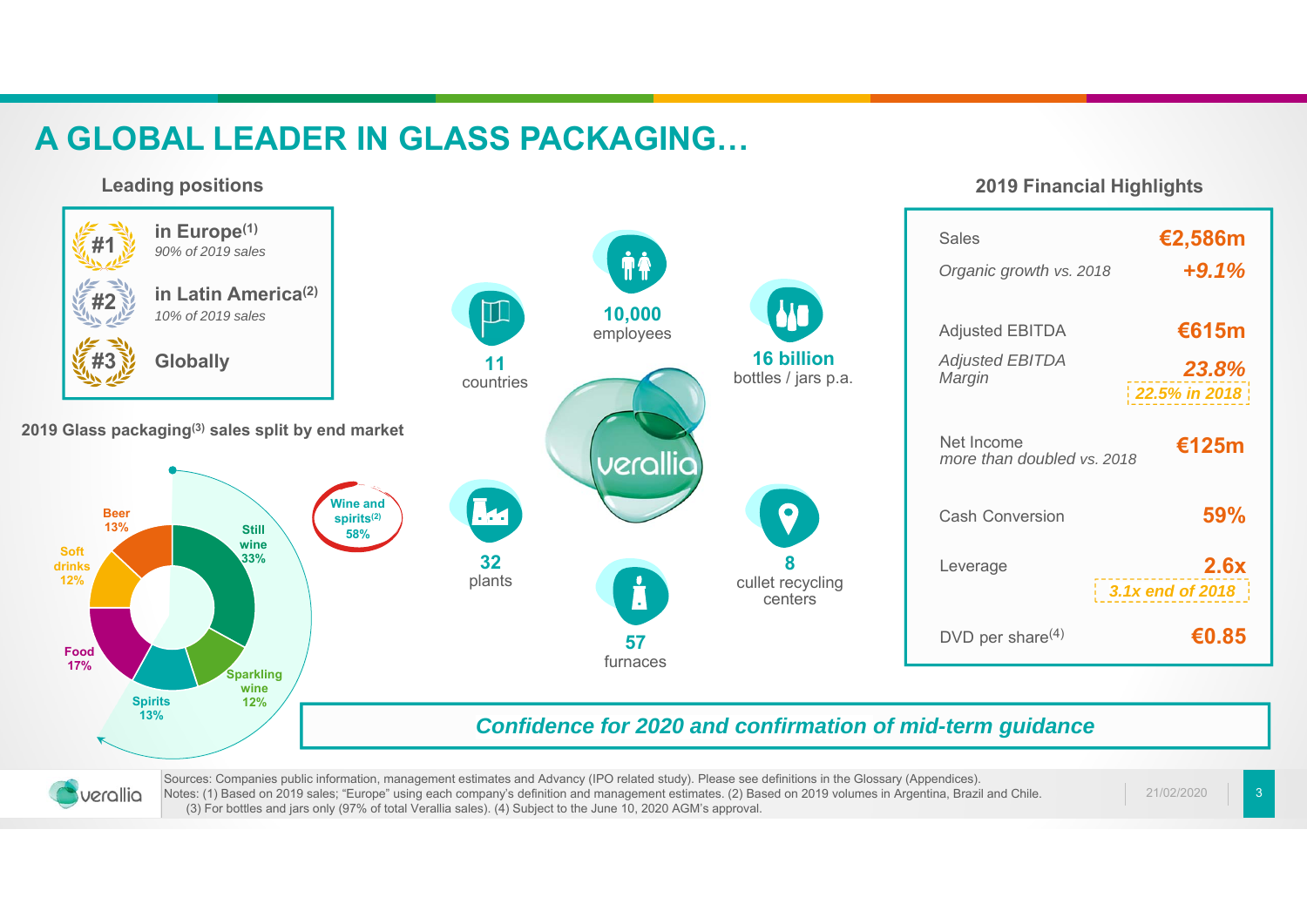#### **… NOW LISTED ON COMPARTMENT "A" OF EURONEXT PARIS**

2 months after the Group's successful IPO, Verallia entered the **SBF 120 Index => enhanced visibility** 

#### **Board of Directors Composition**

verallia

| <b>Michel Giannuzzi</b>   | Chairman                        |
|---------------------------|---------------------------------|
|                           |                                 |
| <b>Robert Seminara</b>    | <b>Apollo</b>                   |
| Claudia Scarico           | <b>Apollo</b>                   |
| <b>Pierre Vareille</b>    | <b>Apollo</b>                   |
| <b>Sébastien Moynot</b>   | <b>Bpifrance Participations</b> |
| Cécile Tandeau de Marsac  | Independent                     |
| <b>Marie-José Donsion</b> | Independent                     |
| Virginie Hélias           | Independent                     |
| José Arozamena            | Independent                     |
| João Salles / BWSA(***)   | Independent                     |
| Dieter Müller             | <b>Employee representative</b>  |
| <b>Sylvain Artigau</b>    | <b>Employee representative</b>  |

#### Share Price Evolution since the IPO37**+29%**3533312927252211/19 **911/1919 ISLICITO 12-10-01-01 9 AIMIN9** 09 11/19 **9 12119** AI/OI19 2311219 10 1/2/20 24/01/20 GIVI20 A12120 13/02/20 02/20

**Capital Structure as of end of December 2019(\*)**



(\*\*\*) Acting through Lepton Fund Ltd., a fund managed by BW Gestão de Investimentos Ltda., a wholly-owned subsidiary of Brasil Warrant Administração de Bens e Empresas S.A.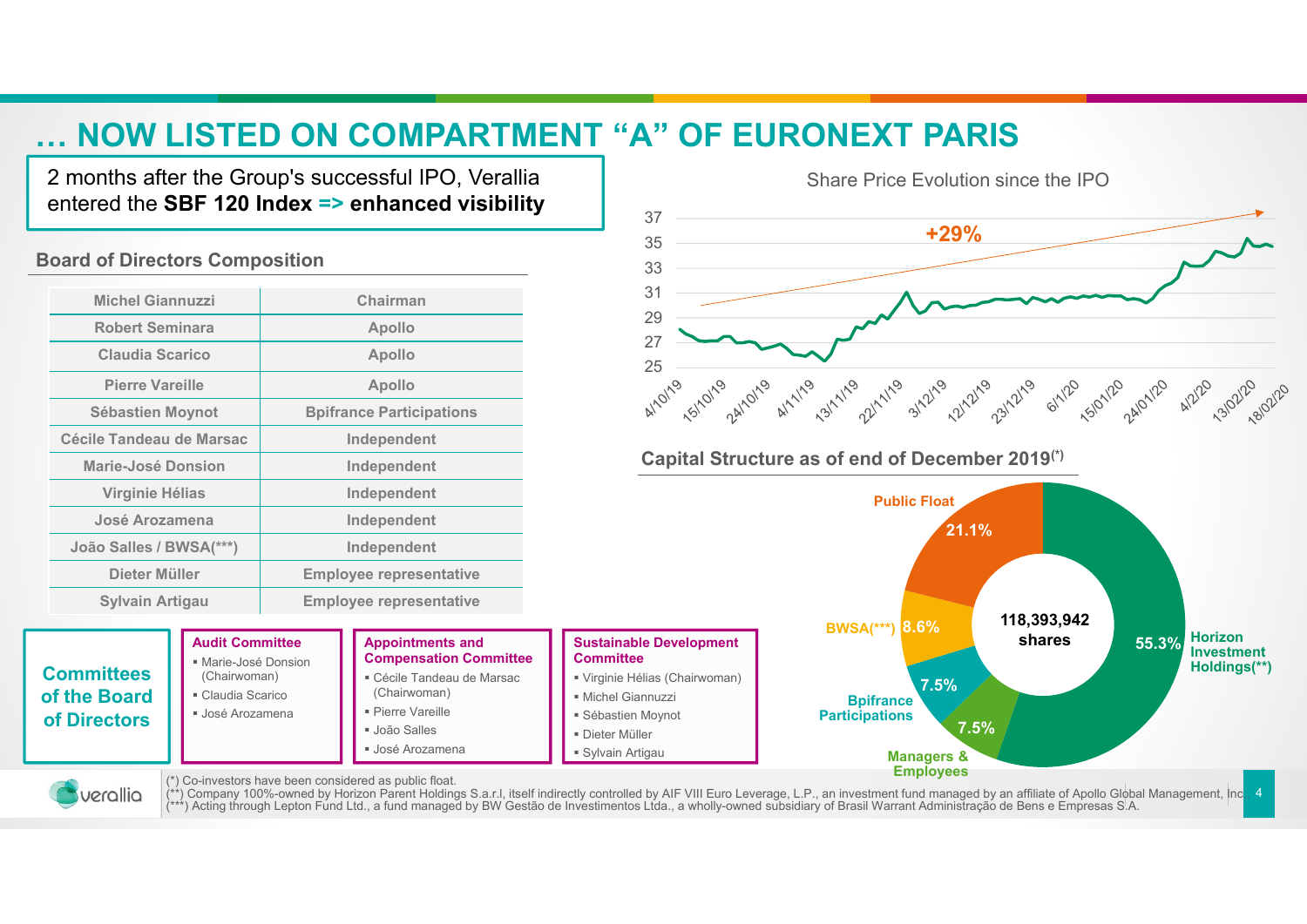#### **BURGOS: INAUGURATION OF THE NEW INSTALLATIONS IN Q4 2019**

- П ■ **€33 million** investment: reconstruction of one of the site's two furnaces and modernization of its production lines
- **Increase of capacity by 7%** from 560 to 600 million bottles per year mainly for the **wine and spirits** markets
- $\mathcal{L}_{\mathcal{A}}$  Following its reconstruction, **the furnace has become one of the largest in Europe industry-wide**
- **Site's proximity to one of the largest Spanish wine producing regions** (Castile and Leon, La Rioja and Castilla-La Mancha)
- г Strategic country for Verallia (**export capacity** <sup>+</sup> growing **sensitivity** of consumers to glass)



In **2020**, Verallia will invest an additional **€10 million** to renovate Burgos' second furnace

verallia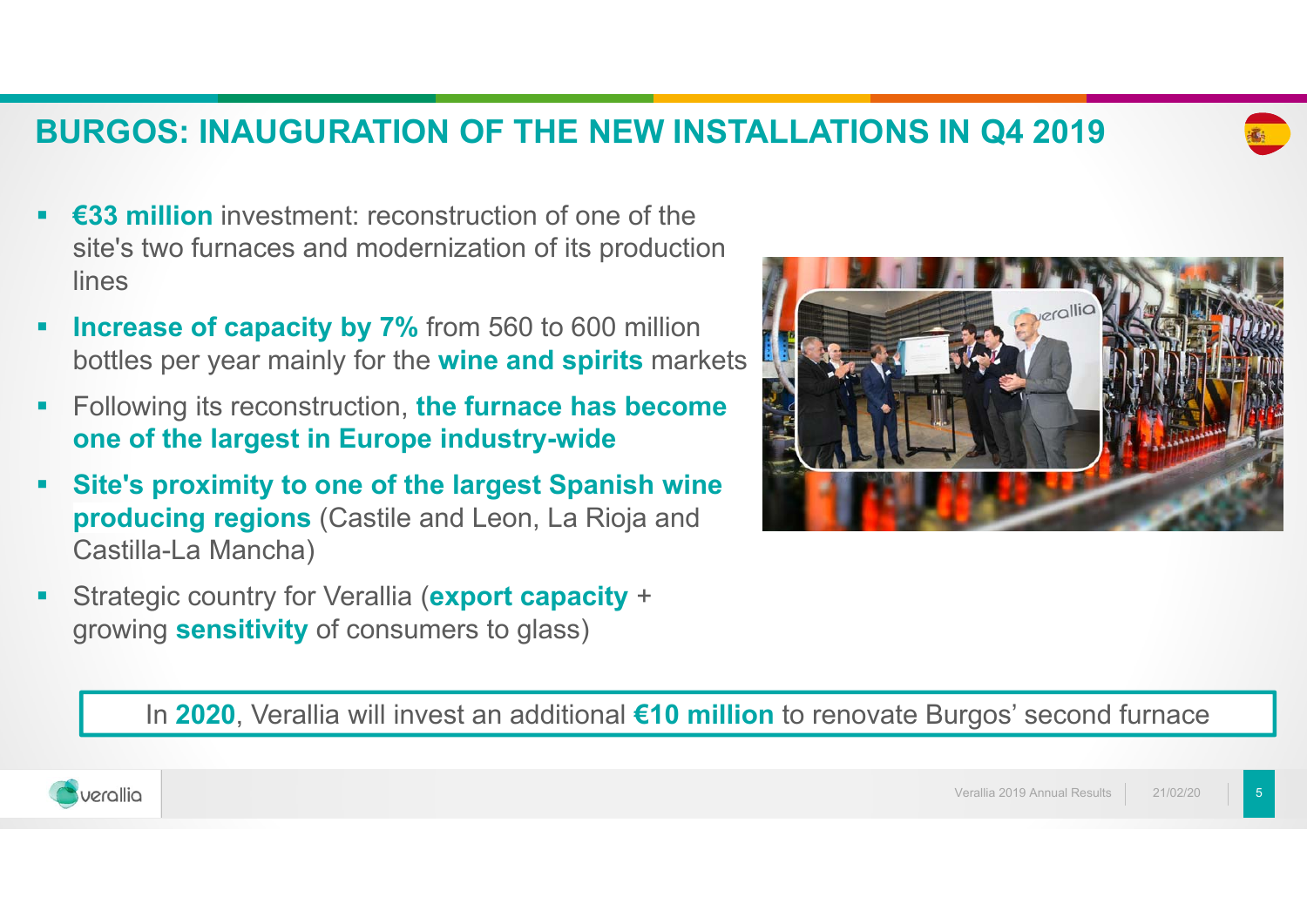#### **CALCIN IBERICO: NEW CULLET TREATMENT PLANT**

- $\blacksquare$ **JV** between Verallia Spain S.A. (49%) and its partner TM Alcudia Reciclatges, S.L., (51%)
- $\mathcal{L}_{\mathcal{A}}$ **TM Alcudia** is a strategic cullet supplier for Verallia's Montblanc plant (Spain)
- T. **Plant capacity 90 kt**

verallia

- $\mathcal{L}_{\mathcal{A}}$  The recycled glass comes from Madrid and is mainly used by the Azuqueca & Burgos plants. Part of it is also sold to external customers
- T. The plant started its operations in September 2019





21/02/20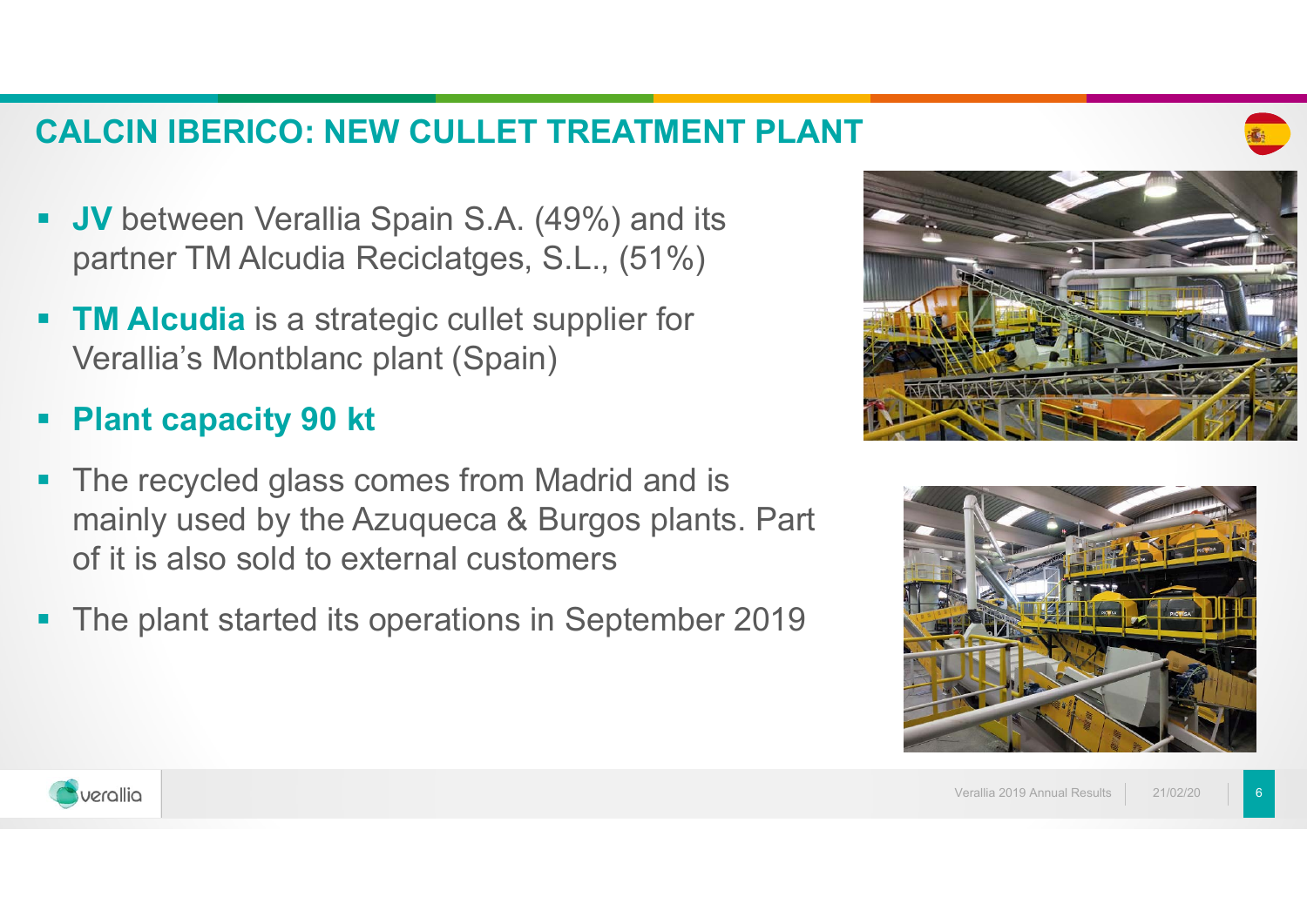- 1. Financial highlights and key initiatives
- **2. Financial results**
- 3. Cash performance
- 4. Conclusion

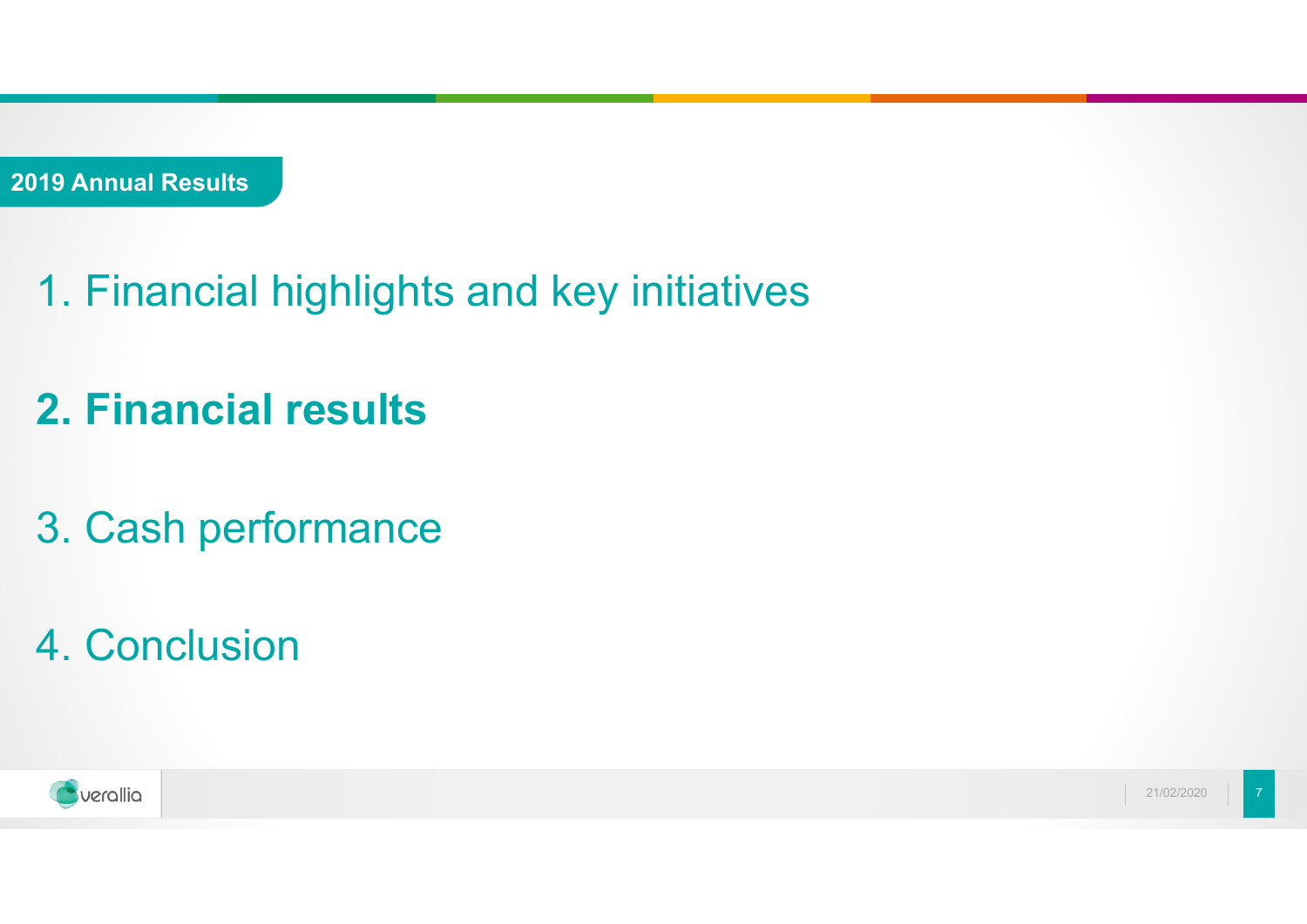#### **Strong organic revenue growth supported by volumes, mix and prices in all segments, across all geographies**

#### **Reported revenue** (in €m)



- П **Significant volume improvement**
- $\mathcal{L}_{\mathcal{A}}$  **Full impact of selling price increases** mainly to pass on the rise in energy and raw material costs
- П **Mix improvement**: continued implementation of the value-based pricing policy
- П **-1.9% from exchange rates:**  continued **depreciation of the Argentine peso** against the euro
- П **Organic growth** is **above 6.5% in all segments** and **would be 7.2% excl. Argentina**

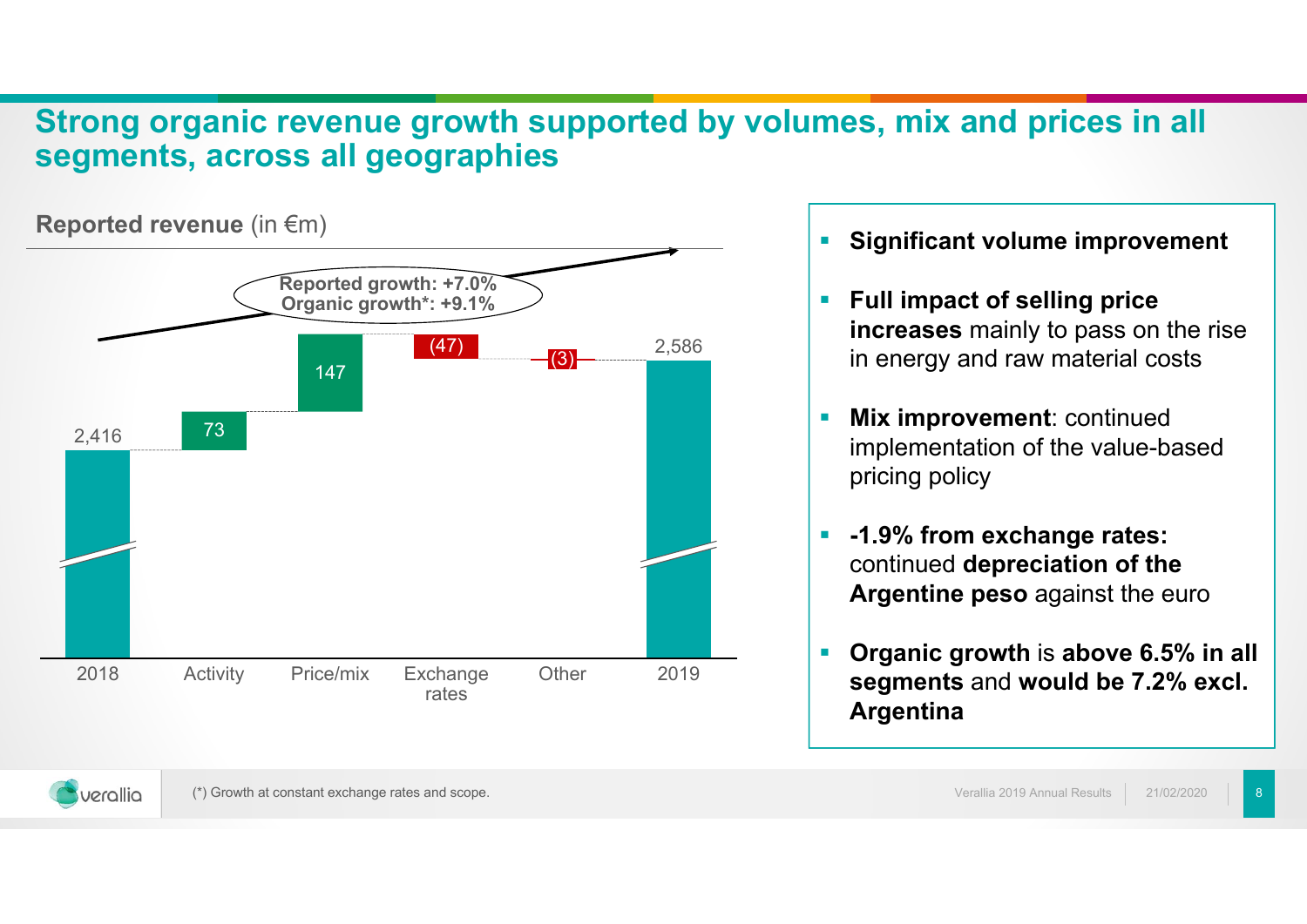## **SWE\*: solid growth country wide**

**Reported revenue** (in €m)





 **Italy:** Steady growth in all segments

Champagne) and in jars

**Spain:** Dynamic beer, spirits & jars

Verallia 2019 Annual Results 21/02/2020

9

 $\mathcal{L}_{\mathcal{A}}$  General **rise in prices** to compensate cost inflation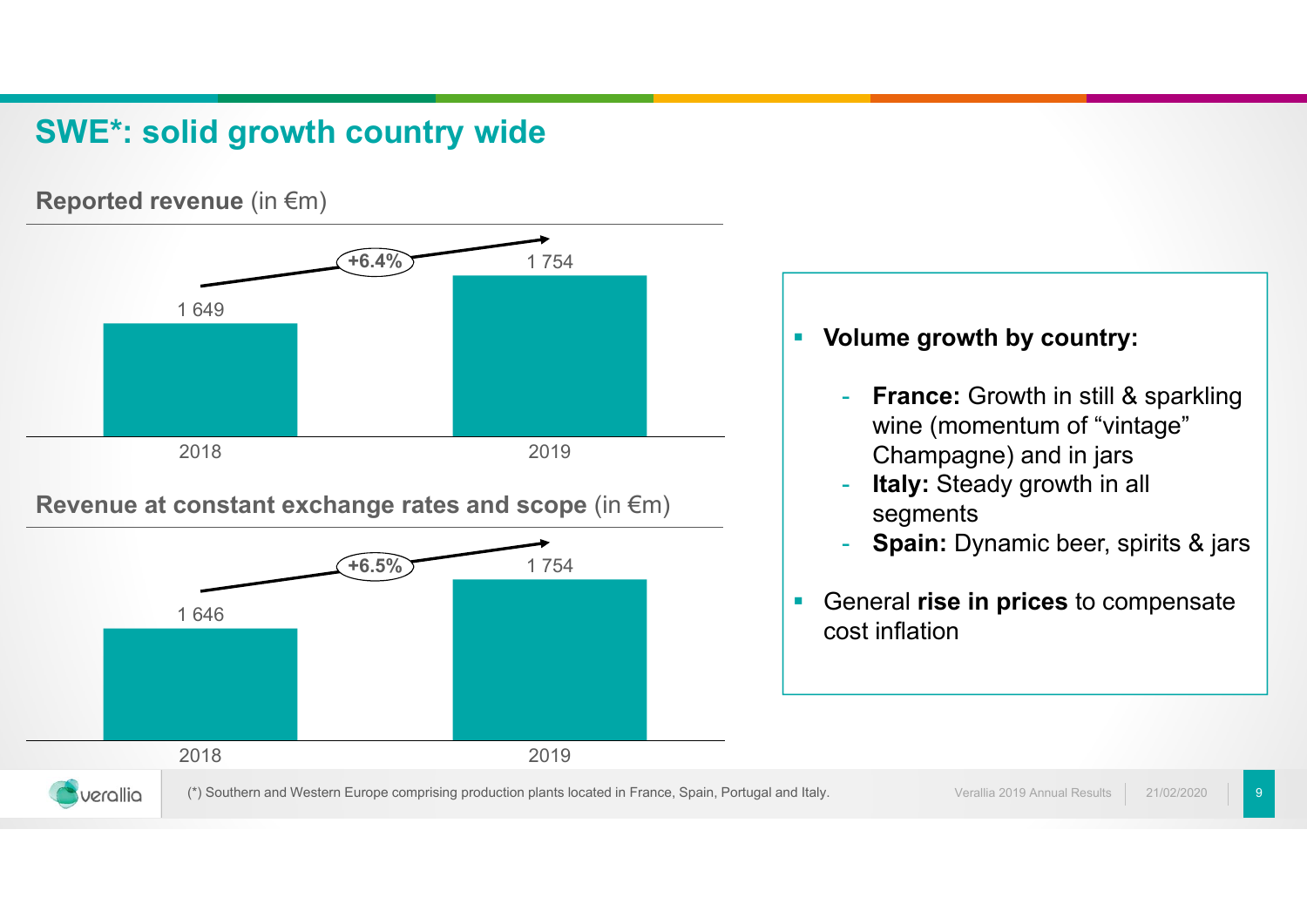## **NEE\*: strong growth in volumes and prices**

**Reported revenue** (in €m)

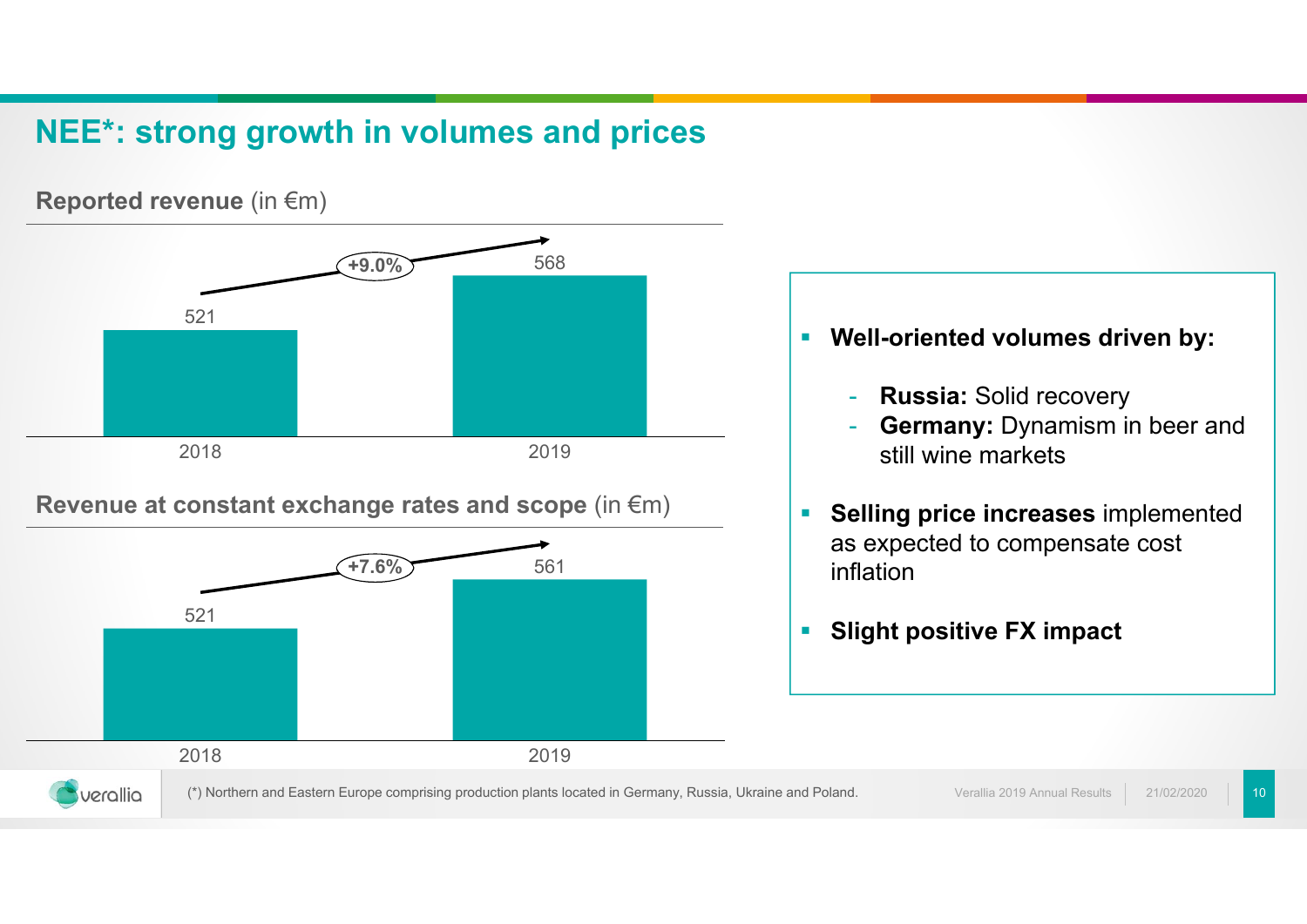#### **Latin America\*: strong organic growth dampened by negative exchange rates impact**

**Reported revenue** (in €m)



(\*\*) At constant exchange rates and scope. The organic growth in Latam excluding Argentina would be **12.4%**.

- $\mathbf{r}$  **€54m negative FX impact,** mostly coming from Argentina
- $\mathcal{L}_{\mathcal{A}}$  **Solid local market** in **Brazil,** esp. for still wine, beer and soft drinks
- **C Good performance** in **Argentina**
- $\mathcal{L}_{\mathcal{A}}$  **Successful opening** of the **new plant in Jacutinga** (State of Minas Gerais, Brazil)
- $\mathcal{L}_{\mathcal{A}}$  **Increase in selling prices:** <sup>a</sup> consequence of a high inflationary environment in Argentina

Verallia 2019 Annual Results 21/02/2020

11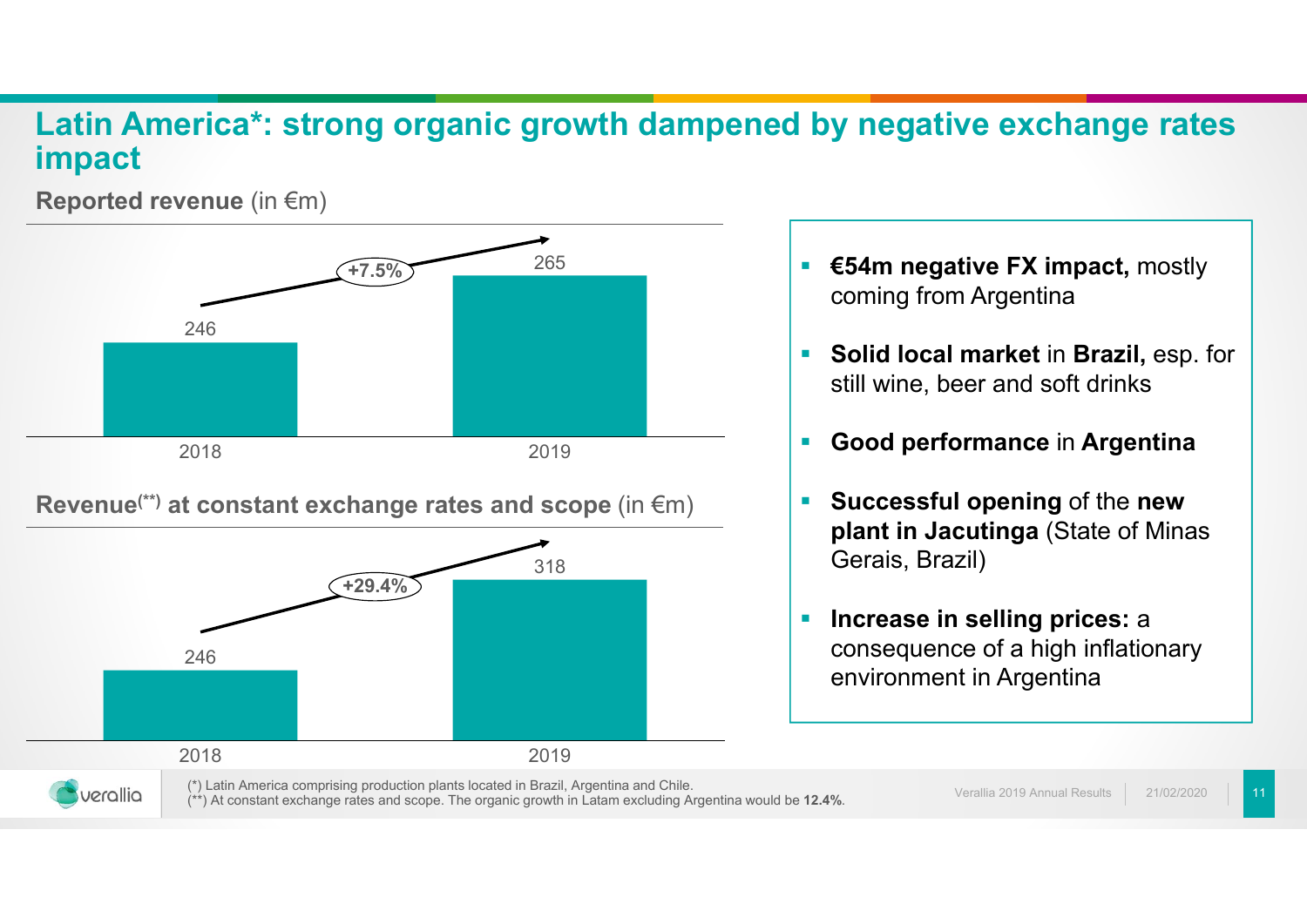## **Sharp adjusted EBITDA growth and margin expansion**





(\*) Growth at constant exchange rates and scope. (\*\*) For presentation purposes, the impact of inflation in Argentina has been reallocated from "Cost inflation" to "Price" (negative) bucket. (\*\*\*) Performance Action Plan ("PAP") impact amounting to €44m partly offset by (€3m) of industrial variances. Verallia 2019 Results21/02/2020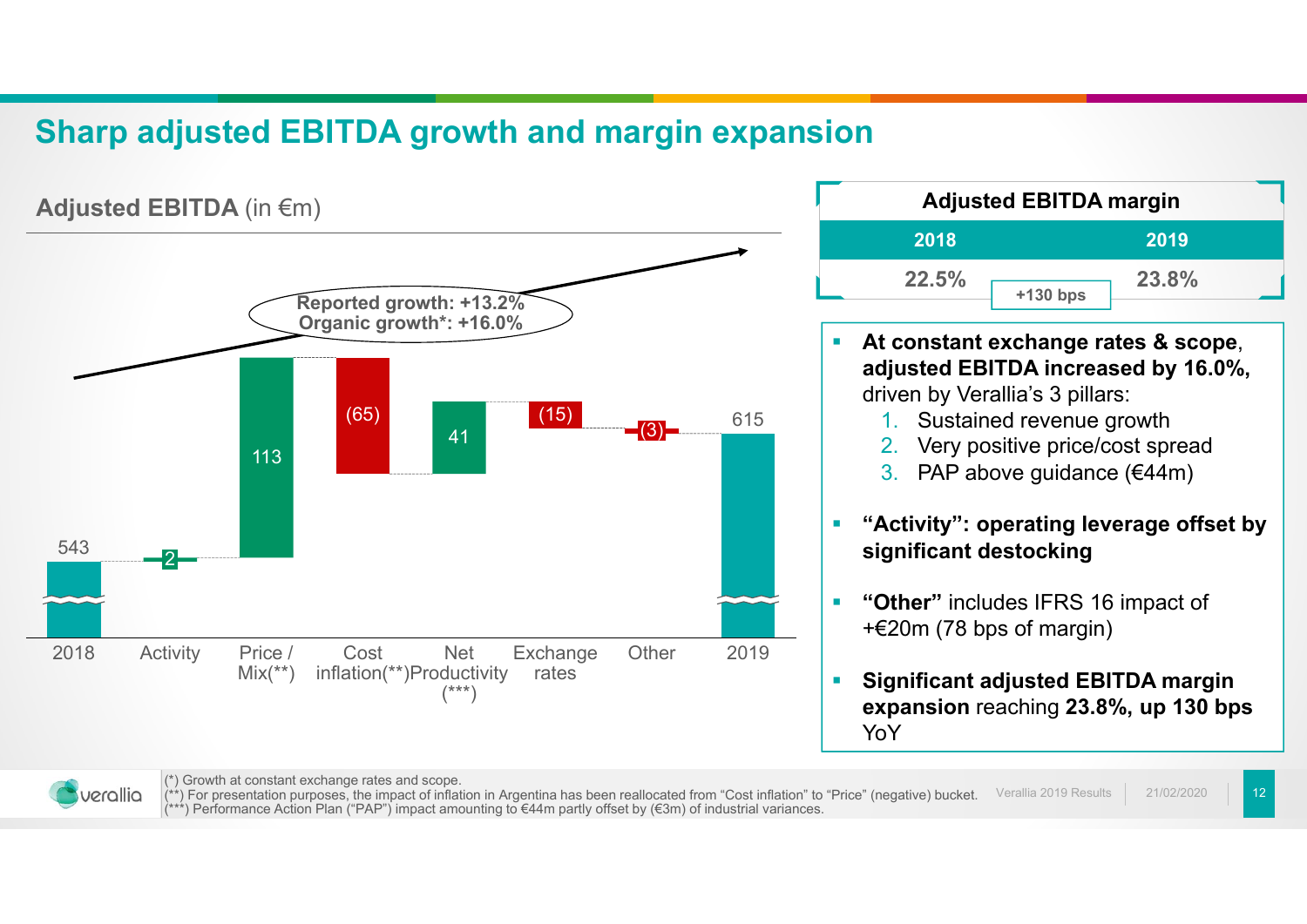### **SWE\*: Strong improvement adjusted EBITDA value and margin**



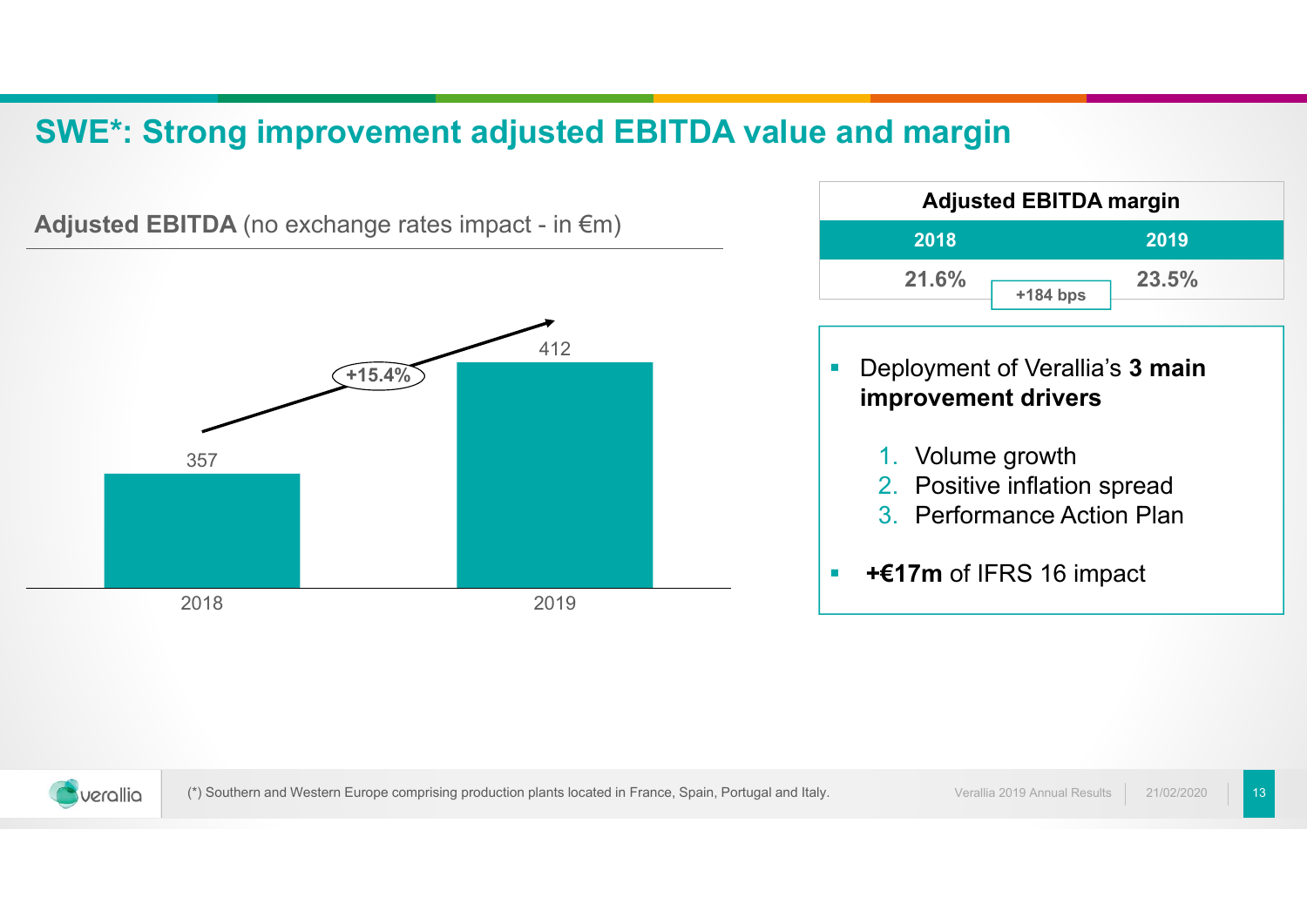#### **NEE\*: Strong Adjusted EBITDA value and margin expansion**

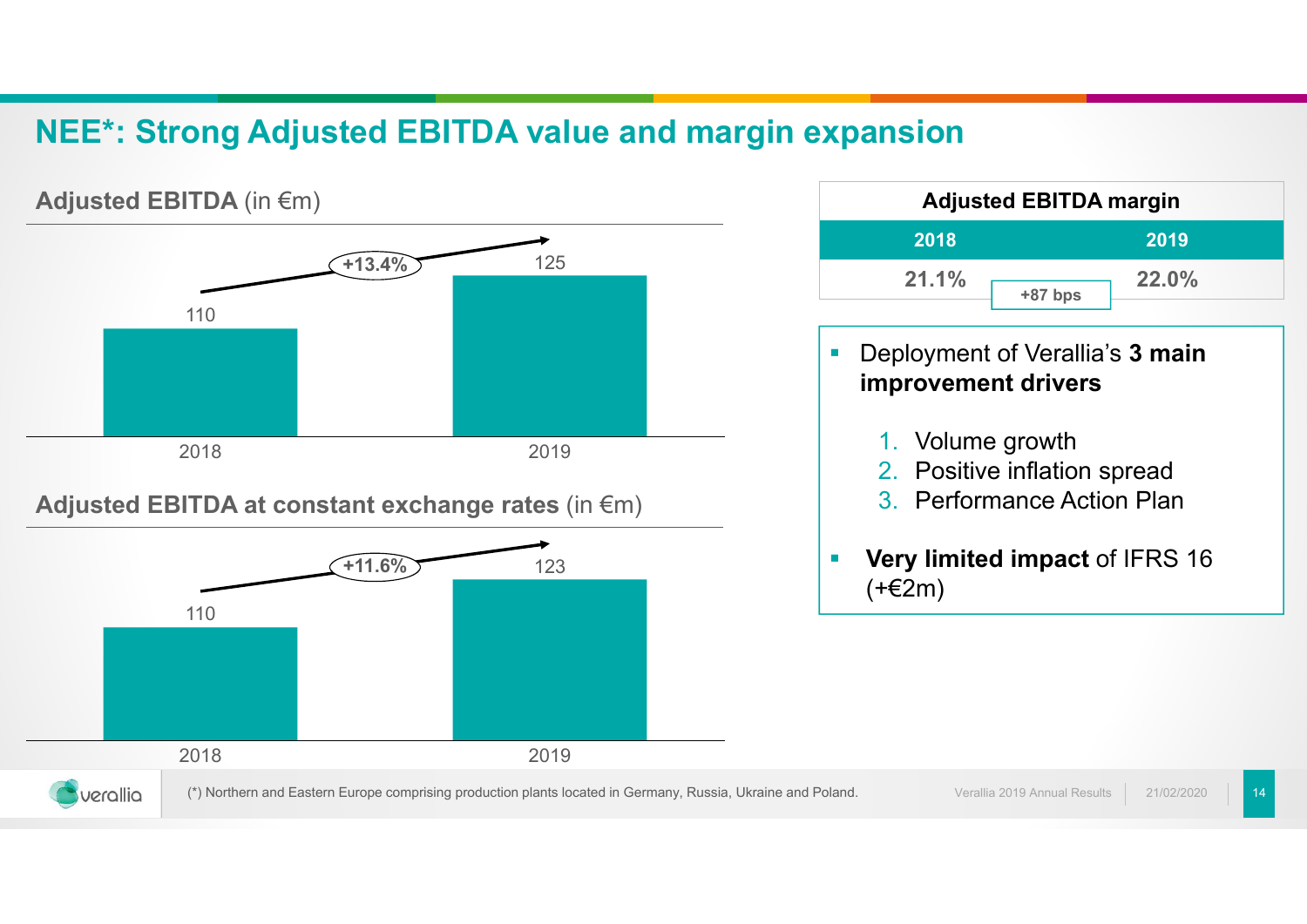#### **Latin America(\*): Adjusted EBITDA margin & value dampened by currency depreciation**



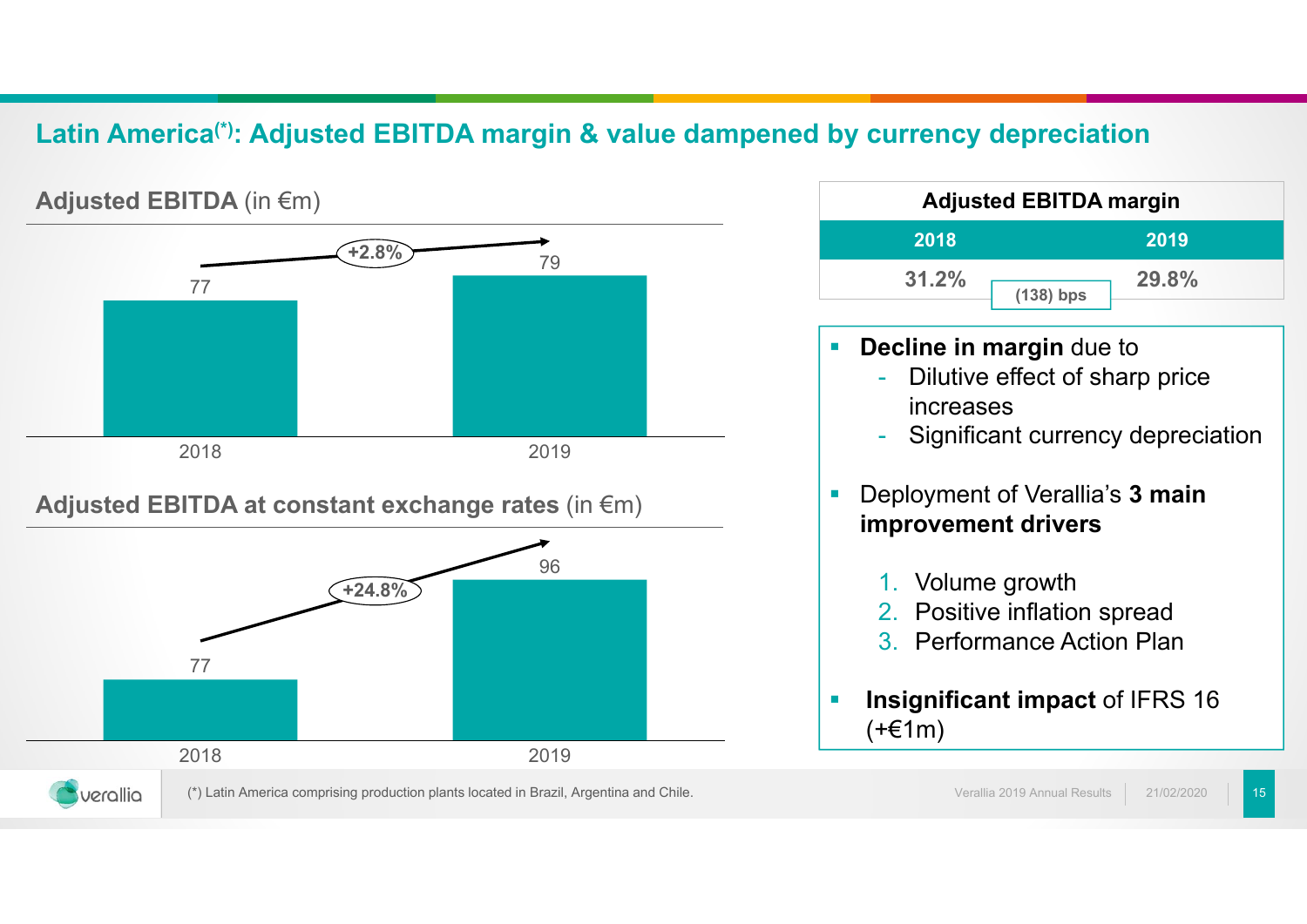- 1. Financial highlights and key initiatives
- 2. Financial results
- **3. Cash performance**
- 4. Conclusion

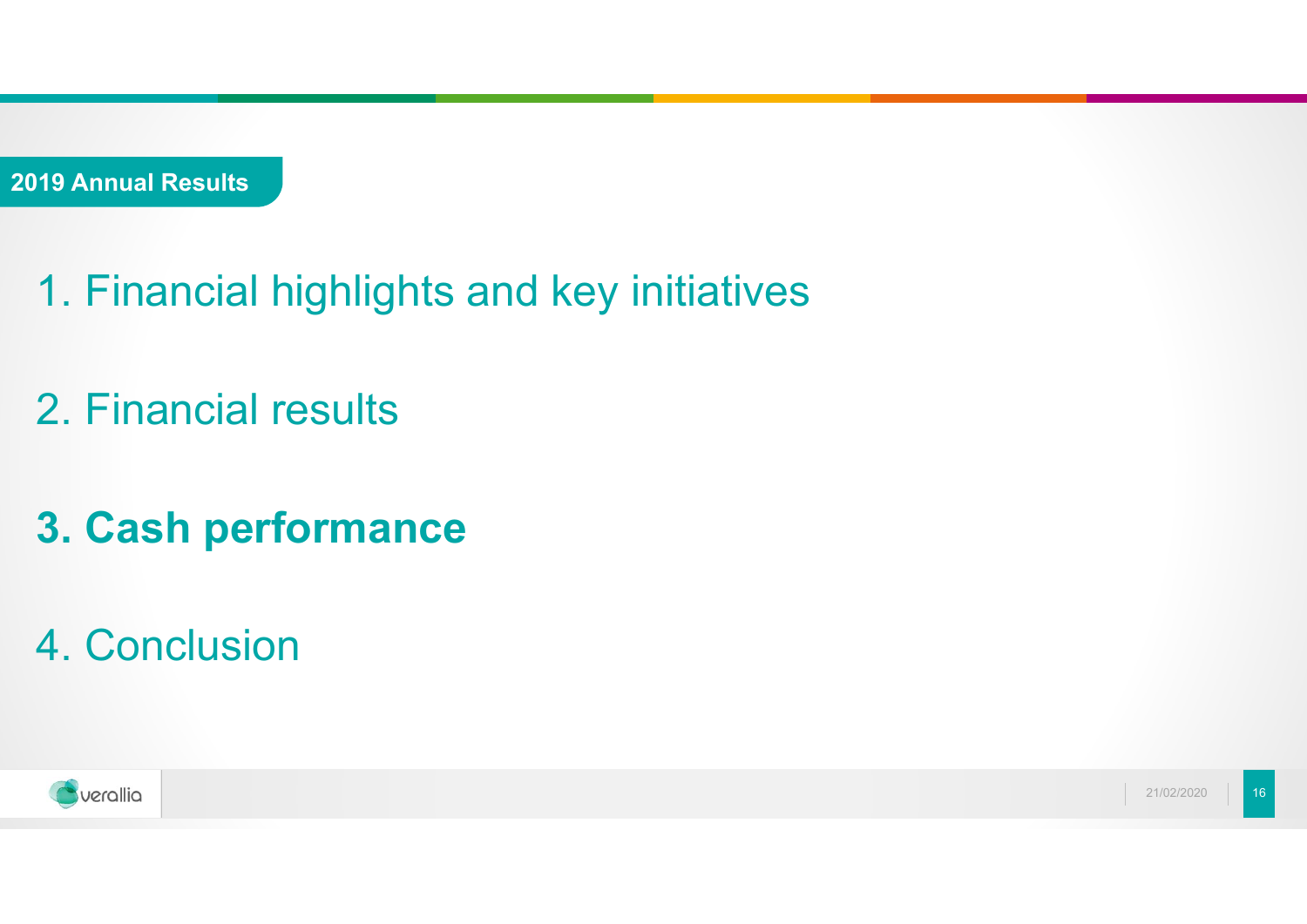

- $\mathcal{L}_{\mathcal{A}}$  **Recurring Capex of 8% of 2019 consolidated sales, in line with guidance, mostly include scheduled furnace repairs**
- $\mathcal{L}_{\mathcal{A}}$  **Strategic Capex include:**
	- -**Successful startup of the new plant in Brazil** (Jacutinga, Minas Gerais) in H1 2019
	- New furnaces in **Italy** (Villa Poma) and **Spain** (Azuqueca) with **almost all of the cash out payment to take place in H1 2020**, with a startup planned at the same time
- $\mathcal{L}_{\mathcal{A}}$ **Discipline to maintain yearly recurring Capex at ca. 8% of consolidated annual sales**(\*)

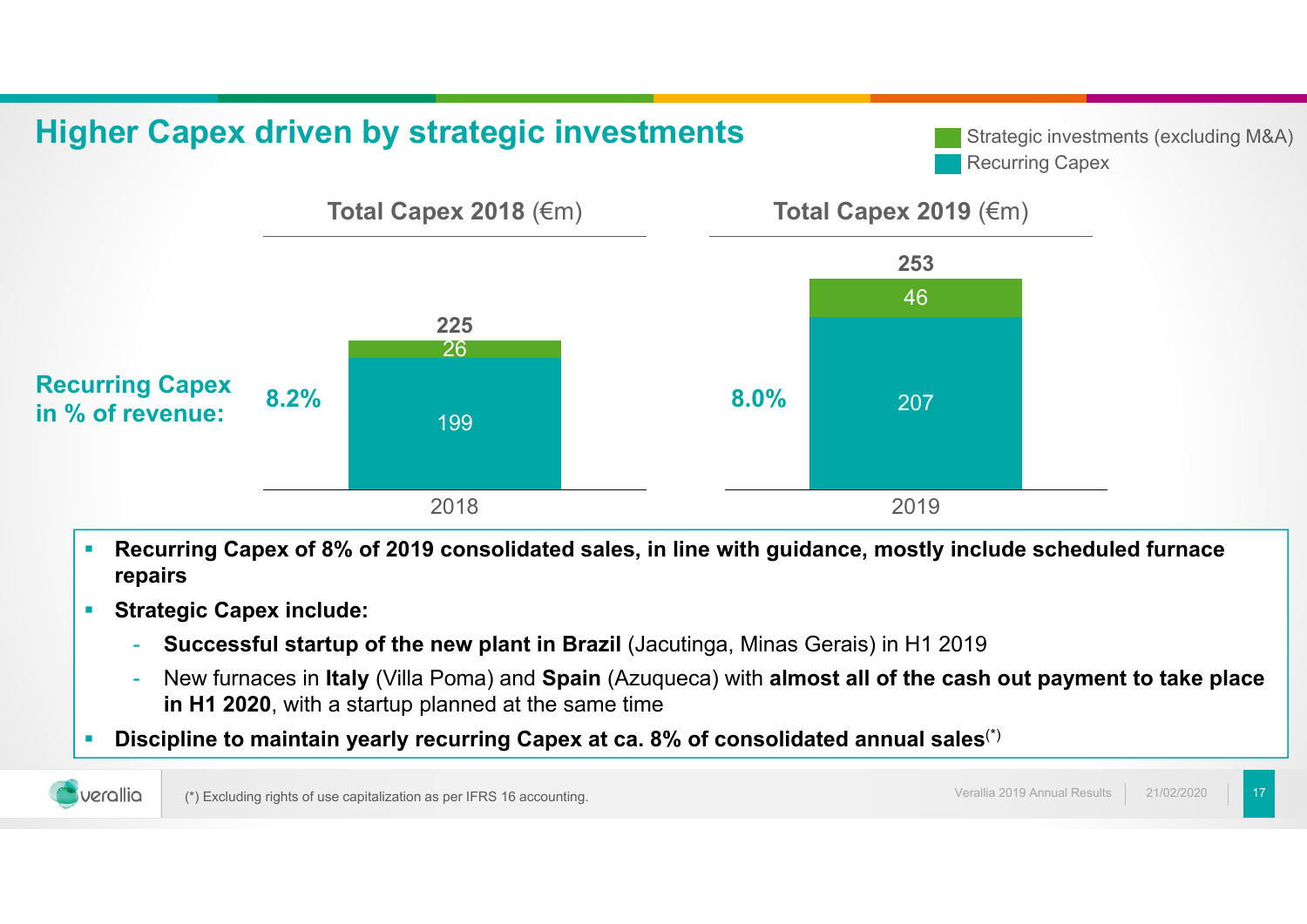#### **Improved operating cash flow and stable cash conversion**

| In $\epsilon$ m                                              | 2018   | 2019  |
|--------------------------------------------------------------|--------|-------|
| <b>Adjusted EBITDA</b>                                       | 543.3  | 615.2 |
| <b>Total Capex</b>                                           | 225.0  | 252.5 |
| <b>Cash conversion</b>                                       | 58.6%  | 59.0% |
| <b>Change in operating</b><br>working capital <sup>(*)</sup> | (17.9) | 45.7  |
| <b>Operating Cash Flow</b>                                   | 300.5  | 408.4 |

**High operating cash flow** due to

 $\overline{\phantom{a}}$ 

- -**Sharp EBITDA growth**
- **Significant improvement in operating WC requirement**  despite strong sales growth
- $\blacksquare$ **High level of cash conversion**



18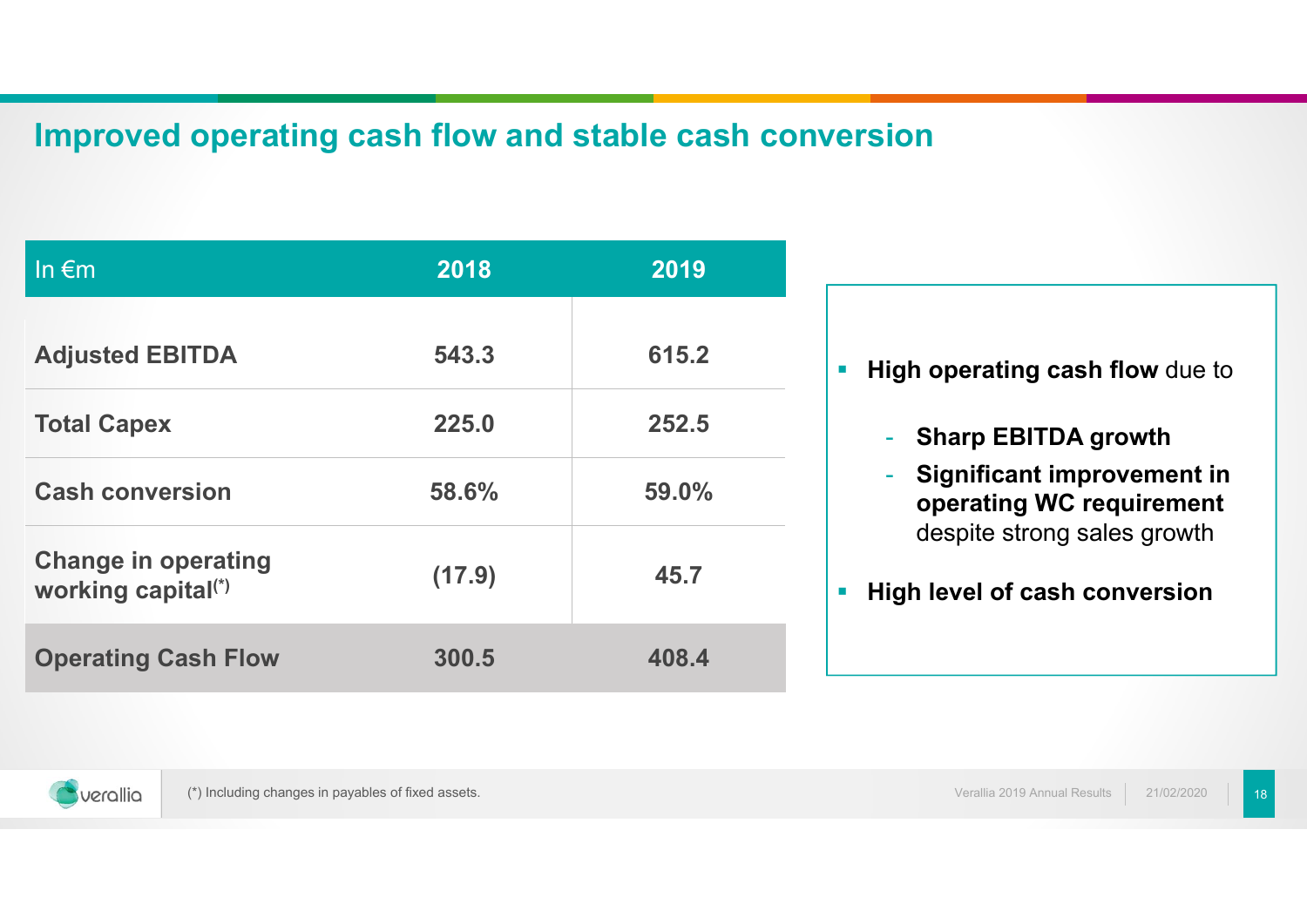## **Continuous strong deleveraging capabilities**(\*)

| $\vert\,\,\vert$ n $\,\,\in$ million  | $31/12/2018$ <sup>(*)</sup> | 31/12/2019 |
|---------------------------------------|-----------------------------|------------|
| Net Debt                              | 1,708.8                     | 1,590.6    |
| <b>LTM Adjusted EBITDA</b>            | 543.3                       | 615.2      |
| <b>Net Debt / LTM Adjusted EBITDA</b> | 3.1x                        | 2.6x       |

- **2.6x ratio of net debt over LTM adjusted EBITDA at December 31, 2019**:
	- -Net debt at €1,591 million including rights-of-use for €53 million
	- -2019 Adjusted EBITDA at €615 million including €20 million of IFRS16 impact
- $\mathbf{r}$  **Continuous deleveraging** since 2017 driven by:
	- -**Increase of LTM adjusted EBITDA**
	- **Decrease of net debt**



(\*) Excluding the shareholder loan between Verallia SA and Horizon Intermediate Holdings, its former parent company. Verallia 2019 Annual Results 21/02/2020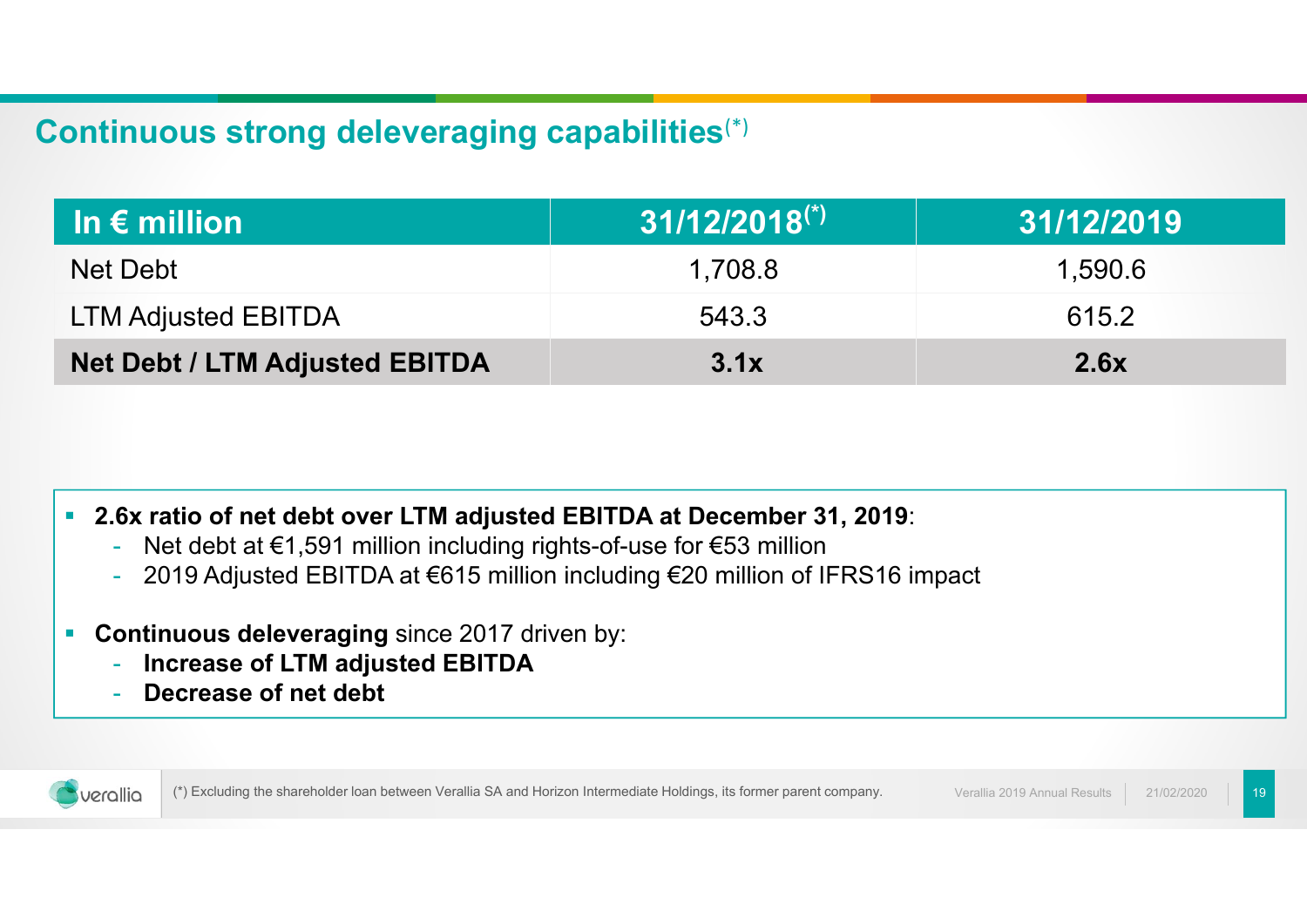#### **Verallia's debt structure**

| In $\epsilon$ million            | Nominal amount or<br>maximum amount<br>drawable | Nominal rate      | <b>Final</b><br>maturity | December 31,<br>2019 |
|----------------------------------|-------------------------------------------------|-------------------|--------------------------|----------------------|
| <b>Term Loan A</b>               | 1,500                                           | Euribor $+1.75%$  | 07/10/2024               | 1,490.7              |
| <b>Revolving Credit Facility</b> | 500                                             | Euribor $+1.35\%$ | 07/10/2024               | $\blacksquare$       |
| <b>Commercial Papers Neu CP</b>  | 400                                             |                   |                          | 188.2                |
| Other debt                       |                                                 |                   |                          | 130.9                |
| <b>Total borrowings</b>          |                                                 |                   |                          | 1,809.8              |
| Cash                             |                                                 |                   |                          | (219.2)              |
| <b>Net Debt</b>                  |                                                 |                   |                          | 1,590.6              |

 $\blacksquare$ **A significant part of the Group's floating rate exposure is hedged through interest rate swaps**

 $\blacksquare$ **Total available liquidity(\*) reaches €531 million at December 31, 2019**

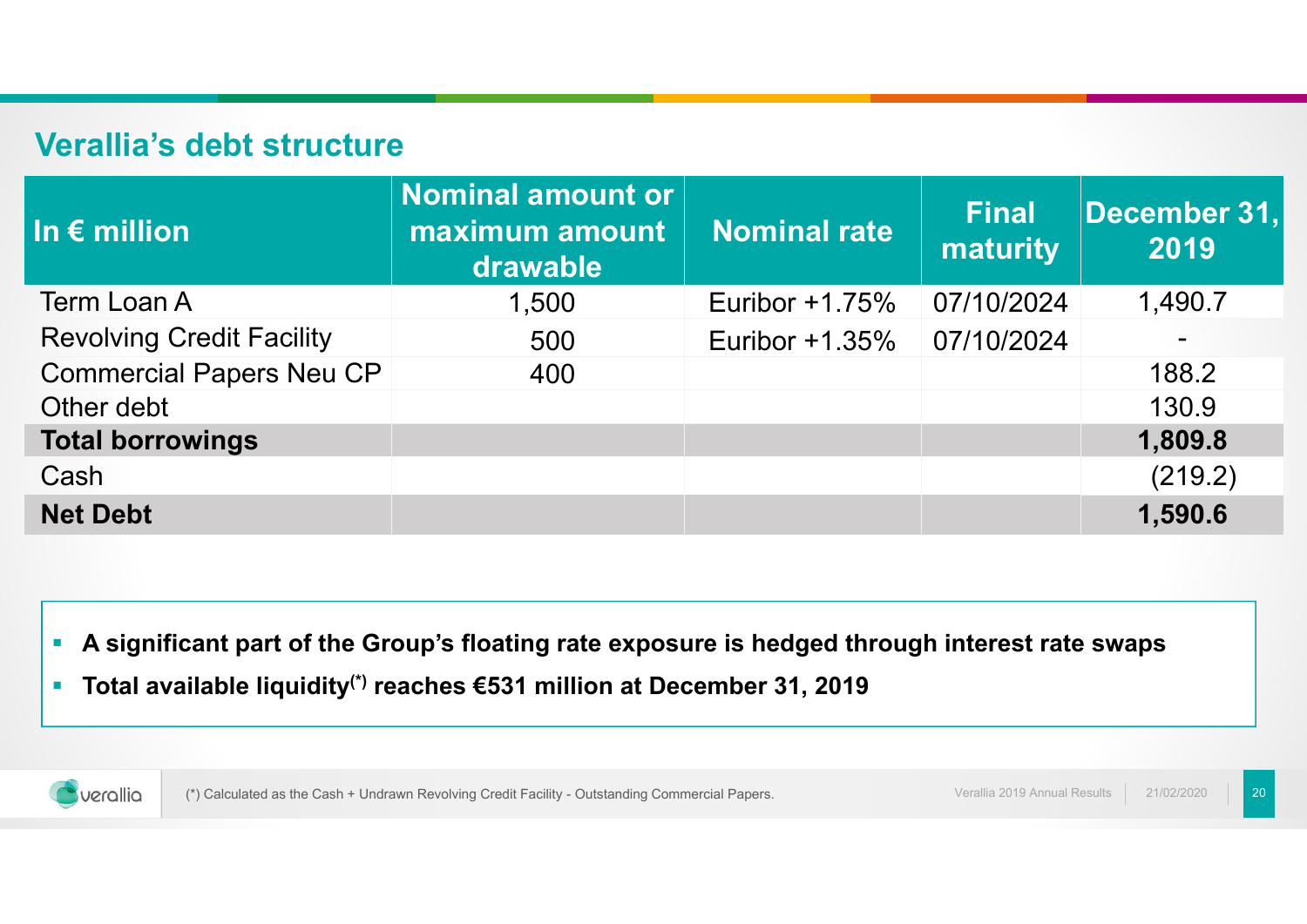- 1. Financial highlights and key initiatives
- 2. Financial results
- 3. Cash performance
- **4. Conclusion**

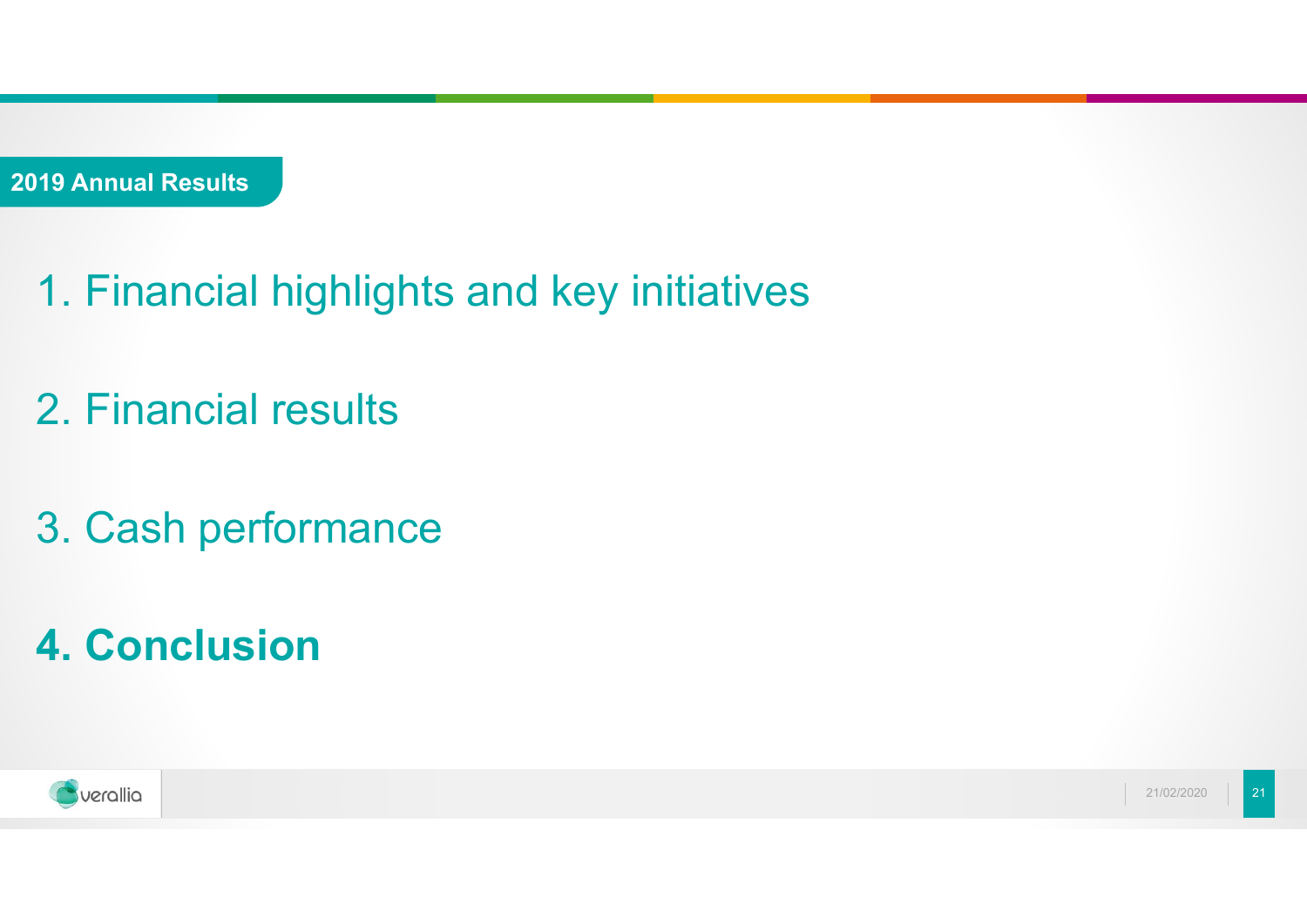## **Conclusion**

× **Very strong annual results in line with guidance**

- Illustrating the success of the Group's **strategy** based on **4 pillars:**
	- **Disciplined growth (profitable and sustainable);**
	- $\bullet$ **Operational excellence deployment;**
	- $\bullet$ **Wise investments;**
	- $\bullet$ **Strong entrepreneurial culture.**
- And leveraging on Verallia's **profitability drivers** over the year:
	- •**Sustained volume growth;**
	- •**Positive inflation spread** (price increases versus cost inflation);
	- •**Performance Action Plan (PAP).**

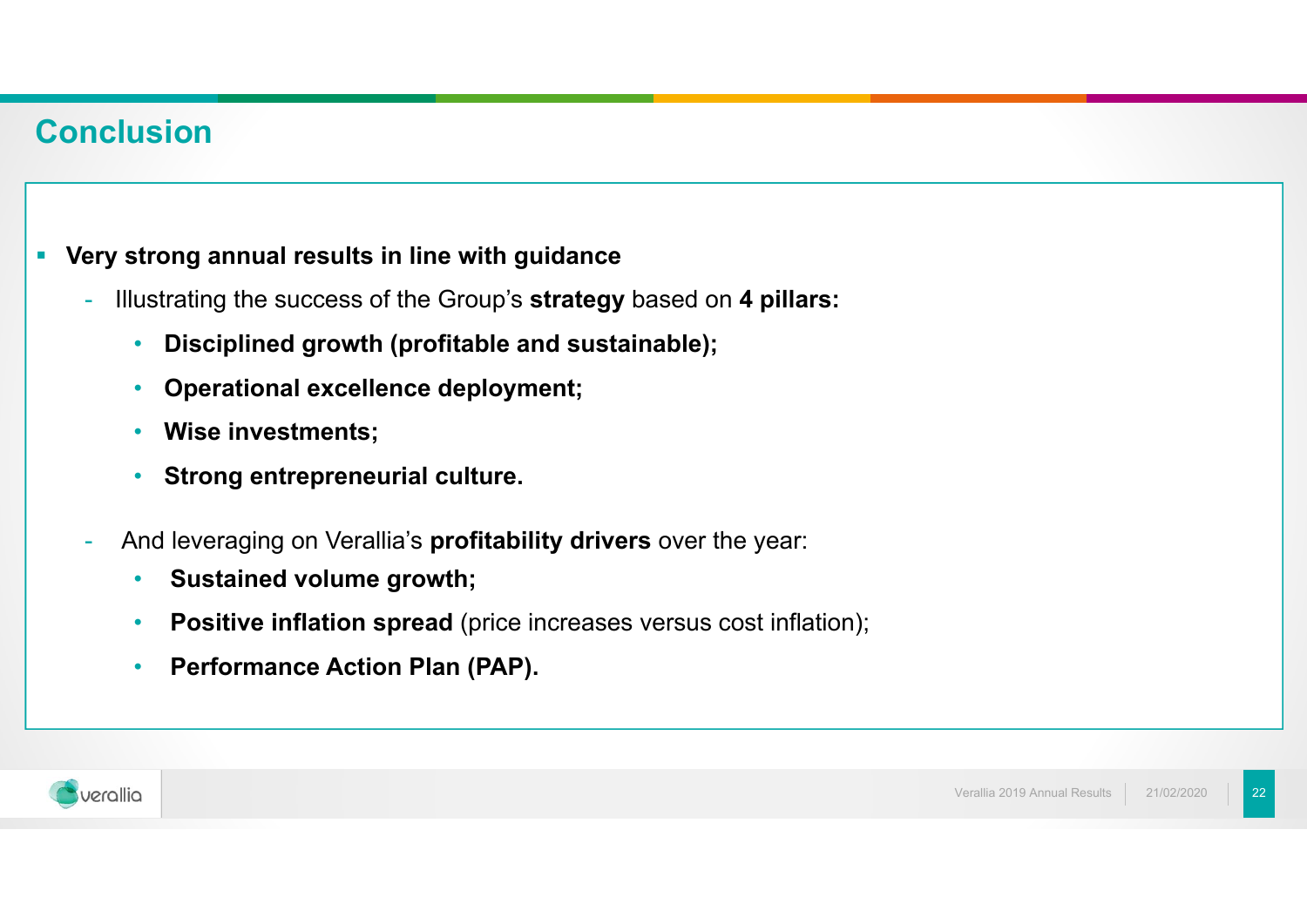### **Positive outlook for 2020**

#### $\mathcal{L}_{\mathcal{A}}$ **The Group is expecting for 2020**

- **Consolidated revenue organic growth(\*) from 3% to 5%** in line with the 2020-2022 outlook. Selling price increases will be more moderate, in line with lower inflation in costs;
- **Adjusted EBITDA(\*\*)** *above* **€650m**, compared to €615m in 2019;
- **Recurring investments amounting to 8% of its annual consolidated revenue** (excluding capitalization of the right of use associated with the application of IFRS 16);
- **Total Capex at ~€270m**, compared to €253m in 2019;
- **Net financial debt/adjusted EBITDA(\*\*) ratio of around 2.2x** as of December 31, 2020; namely a reduction in leverage of around 0.4x compared to end of 2019 post dividend.



23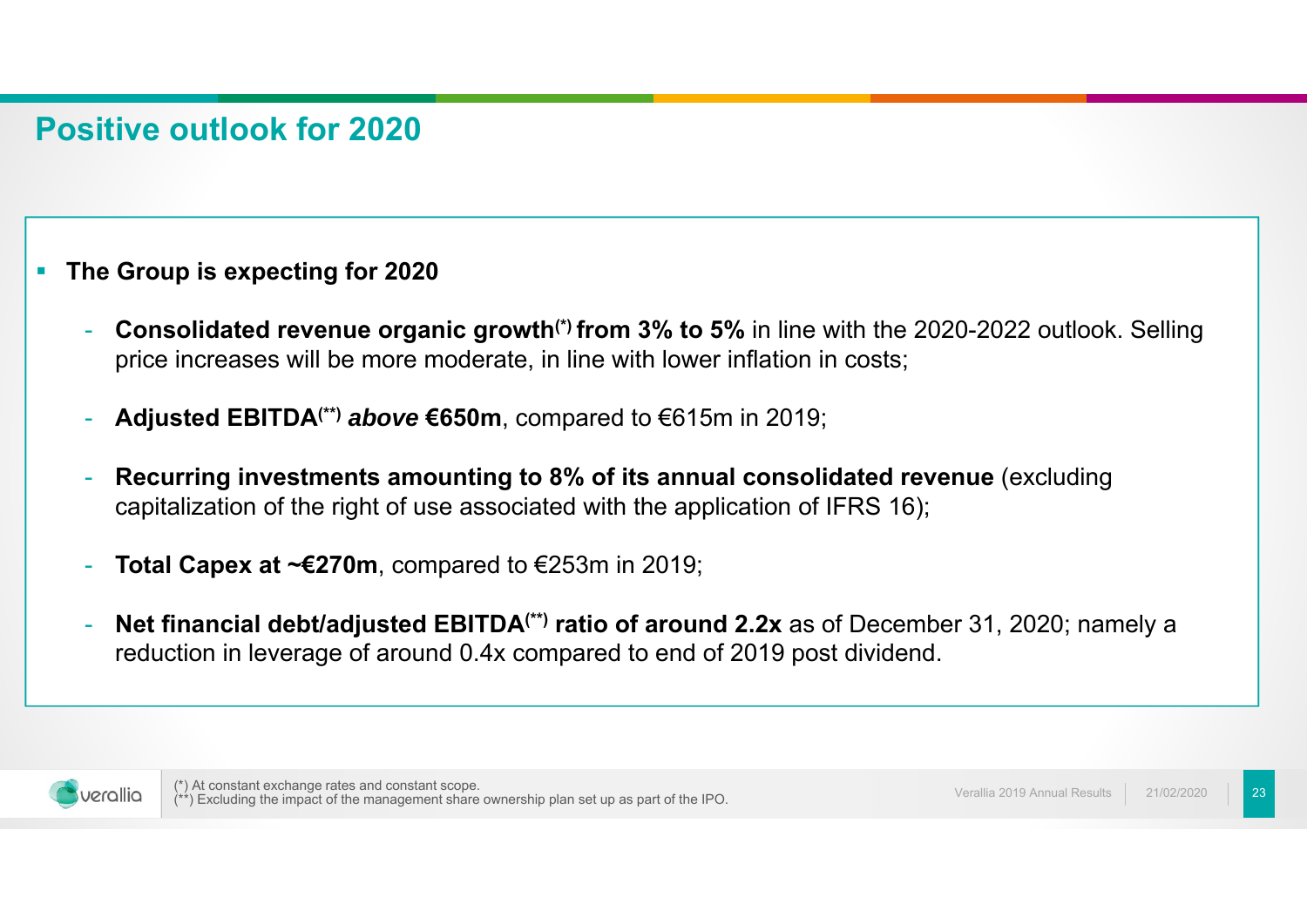**2019 Annual Results**

# **Appendices**



21/02/202024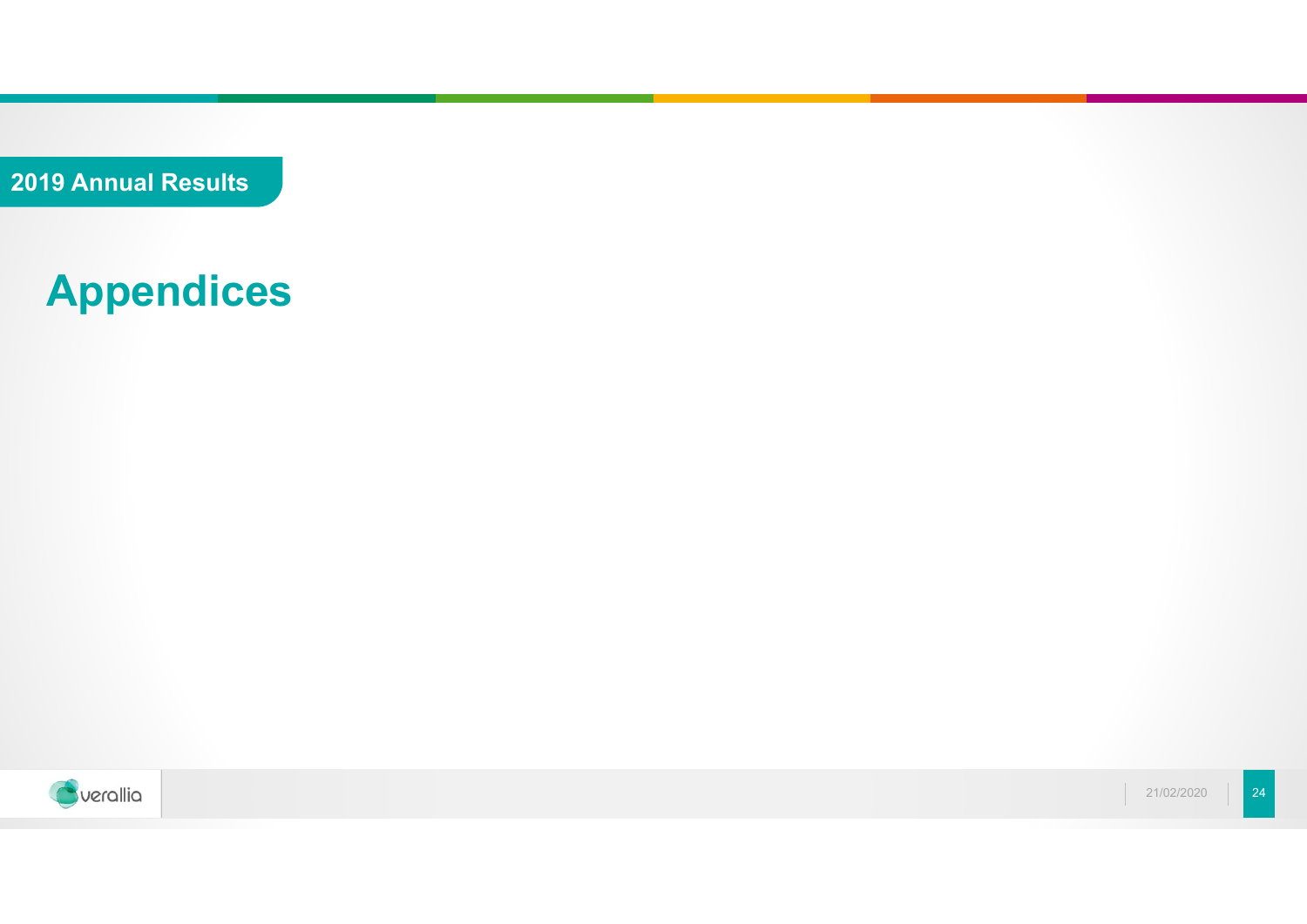#### **Glossary**

- Г **Organic growth:** corresponds to revenue growth at constant exchange rates and scope. Revenue growth at constant exchange rates is calculated by applying the average exchange rates of the comparative period to revenue for the current period of each Group entity, expressed in its reporting currency.
- $\blacksquare$ Adjusted EBITDA: This is a non-IFRS financial measure. It is an indicator for monitoring the underlying performance of businesses adjusted for certain expenses and/or non-recurring items liable to distort the company's performance. The Adjusted EBITDA is calculated based on operating profit adjusted for depreciation, amortisation and impairment, restructuring costs, acquisition and M&A costs, hyperinflationary effects, management share ownership plans, subsidiary disposal-related effects and contingencies, plant closure costs and other non-current items.
- $\blacksquare$  **Capex:** Short for "capital expenditure", this represents purchases of property, plant and equipment and intangible assets necessary to maintain the value of an asset and/or adapt to market demand or to environmental and health and safety constraints, or to increase the Group's capacity. It excludes the purchase of securities.
- $\mathcal{L}$ **Recurring capex:** represent acquisitions of property, plant and equipment and intangible assets necessary to maintain the value of an asset and/or adapt to market demands and to environmental, health and safety requirements. It mainly includes furnace renovation and maintenance of IS machines.
- $\blacksquare$ **Strategic investments:** Capex corresponds to acquisitions of strategic assets that significantly enhance the Group's capacity or its scope (for example, the acquisition of plants or similar facilities, greenfield or brownfield investments), including the building of additional new furnaces.
- $\mathcal{L}_{\mathcal{A}}$ **Cash conversion:** refers to the ratio between cash flows and adjusted EBITDA. Cash flows refers to adjusted EBITDA less Capex.
- ٠ **The segment Southern and Western Europe** comprises production plants located in France, Spain, Portugal and Italy. It is also denominated as "SWE".
- г **The segment Northern and Eastern Europe** comprises production plants located in Germany, Russia, Ukraine and Poland. It is also denominated as "NEE".
- г **The segment Latin America** comprises production plants located in Brazil, Argentina and Chile.
- $\blacksquare$ **Liquidity:** Calculated as the Cash <sup>+</sup> Undrawn Revolving Credit Facility – Outstanding Commercial Papers.

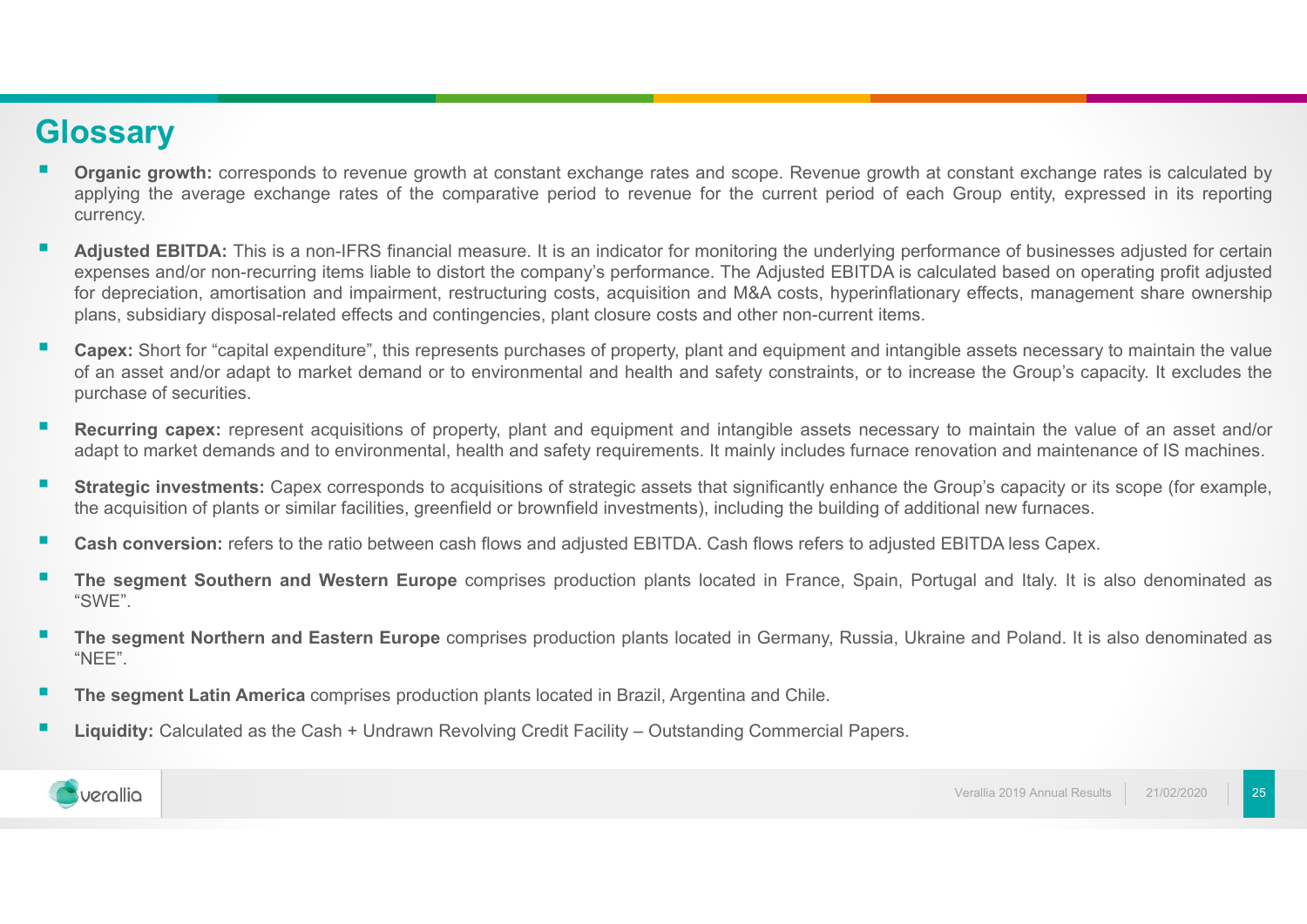#### **Consolidated Profit and Loss**

| (in $\epsilon$ million)                            |            | <b>Year ended 31 December</b> |  |  |
|----------------------------------------------------|------------|-------------------------------|--|--|
|                                                    | 2018       | 2019                          |  |  |
|                                                    |            |                               |  |  |
| <b>Revenue</b>                                     | 2,415.8    | 2,585.9                       |  |  |
| Cost of sales                                      | (1, 973.2) | (2,043.6)                     |  |  |
| Selling, general and administrative expenses       | (144.7)    | (170.8)                       |  |  |
| Acquisition-related items                          | (61.8)     | (59.4)                        |  |  |
| Other operating income and expenses                | (14.9)     | (17.0)                        |  |  |
| <b>Operating profit</b>                            | 221.2      | 295.1                         |  |  |
| Net financial income (expense)                     | (146.8)    | (115.9)                       |  |  |
| Profit (loss) before tax                           | 74.4       | 179.2                         |  |  |
| Income tax                                         | (24.2)     | (53.8)                        |  |  |
| Share of net profit (loss) of associates           | (1.7)      | (0.7)                         |  |  |
| Net profit (loss) for the year                     | 48.5       | 124.6                         |  |  |
| <b>Attributable to shareholders of the Company</b> | 41.1       | 115.6                         |  |  |
| Attributable to non-controlling interests          | 7.4        | 9.0                           |  |  |
| Basic earnings per share (in $\epsilon$ )          | 0.18       | 1.00                          |  |  |
| Diluted earnings per share (in $\epsilon$ )        | 0.18       | 1.00                          |  |  |

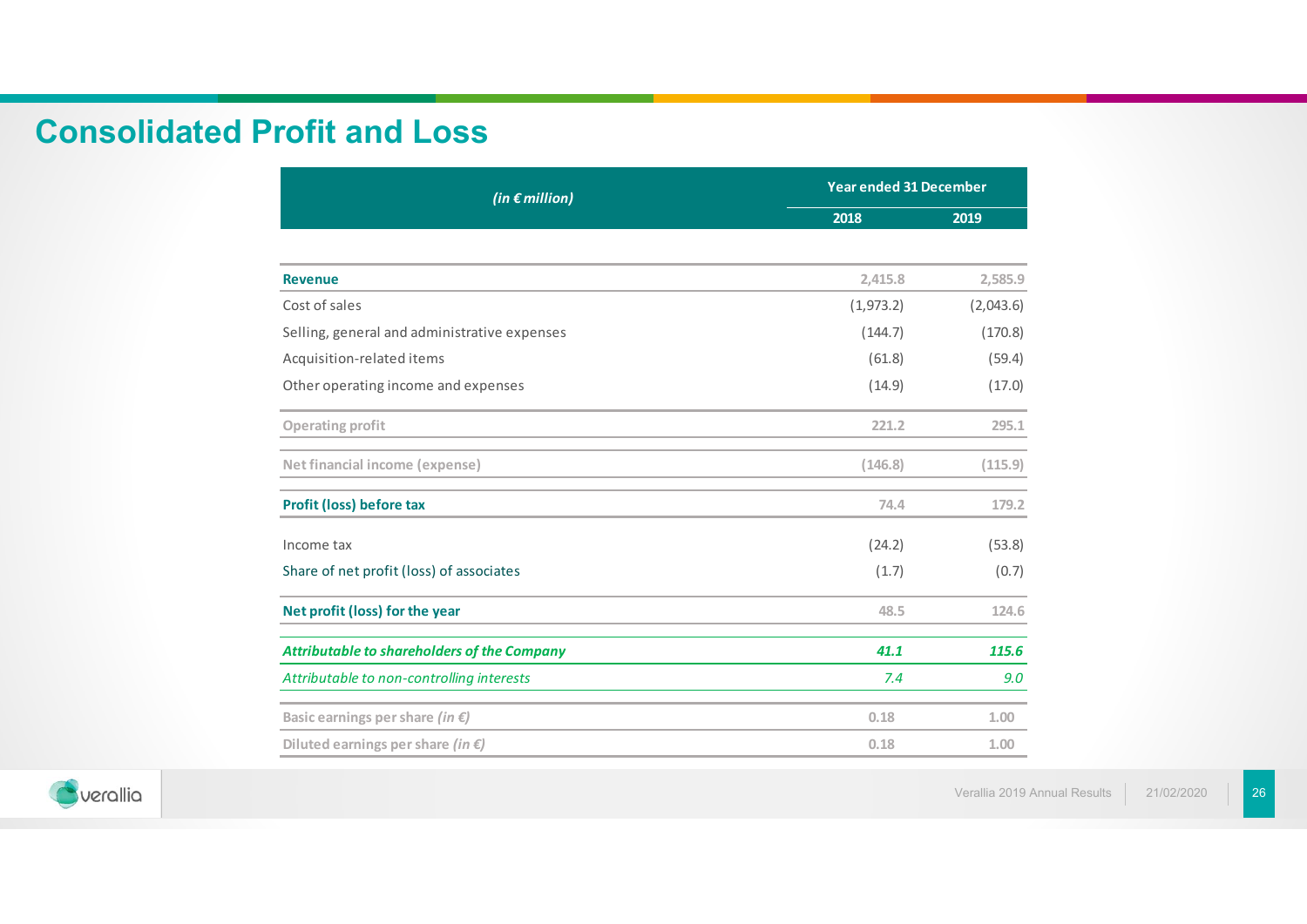#### **Consolidated Balance Sheet**

| (in $\epsilon$ million)                    | 31 December<br>2018 | <b>31 December</b><br>2019 |
|--------------------------------------------|---------------------|----------------------------|
| <b>ASSETS</b>                              |                     |                            |
| Goodwill                                   | 552.0               | 550.9                      |
| Other intangible assets                    | 559.3               | 499.2                      |
| Property, plant and equipment              | 1,199.5             | 1,299.3                    |
| Investments in associates                  | 0.6                 | 0.6                        |
| Deferred tax                               | 43.6                | 42.3                       |
| Other non-current assets                   | 46.4                | 37.5                       |
| <b>Non-current assets</b>                  | 2,401.4             | 2,429.8                    |
| Short-term portion of non-current assets   | 0.5                 |                            |
| Inventories                                | 477.9               | 455.2                      |
| Trade receivables and other current assets | 190.9               | 178.9                      |
| Current tax receivables                    | 14.9                | 21.0                       |
| Cash and cash equivalents                  | 262.1               | 219.2                      |
| <b>Current assets</b>                      | 946.3               | 874.3                      |
| <b>Total Assets</b>                        | 3,347.7             | 3.304.1                    |

| (in $\epsilon$ million)                                               | <b>31 December</b><br>2018 | 31 December<br>2019 |
|-----------------------------------------------------------------------|----------------------------|---------------------|
| <b>EQUITY &amp; LIABILITIES</b>                                       |                            |                     |
| Share capital                                                         | 137.5                      | 400.2               |
| <b>Consolidated reserves</b>                                          | (114.4)                    | (14.0)              |
| <b>Equity attributable to shareholders</b>                            | 23.1                       | 386.2               |
| Non controlling interests                                             | 27.5                       | 33.4                |
| <b>Equity</b>                                                         | 50.6                       | 419.6               |
| Non-current financial liabilities and derivatives                     | 2,139.2                    | 1,584.0             |
| Provisions for pensions and other employee benefits                   | 117.4                      | 133.0               |
| Deferred tax                                                          | 192.6                      | 166.6               |
| Provisions and other non-current financial liabilities                | 52.8                       | 43.1                |
| <b>Non-current liabilities</b>                                        | 2,502.0                    | 1,926.7             |
| Current financial liabilities and derivatives                         | 105.4                      | 225.9               |
| Current portion of provisions and other current financial liabilities | 41.1                       | 51.9                |
| Trade payables                                                        | 408.4                      | 383.6               |
| Current tax liabilities                                               | 8.6                        | 19.3                |
| Other current liabilities                                             | 231.6                      | 277.1               |
| <b>Current liabilities</b>                                            | 795.1                      | 957.8               |
| <b>Total Equity and Liabilities</b>                                   | 3,347.7                    | 3,304.1             |



Verallia 2019 Annual Results | 21/02/2020 | 27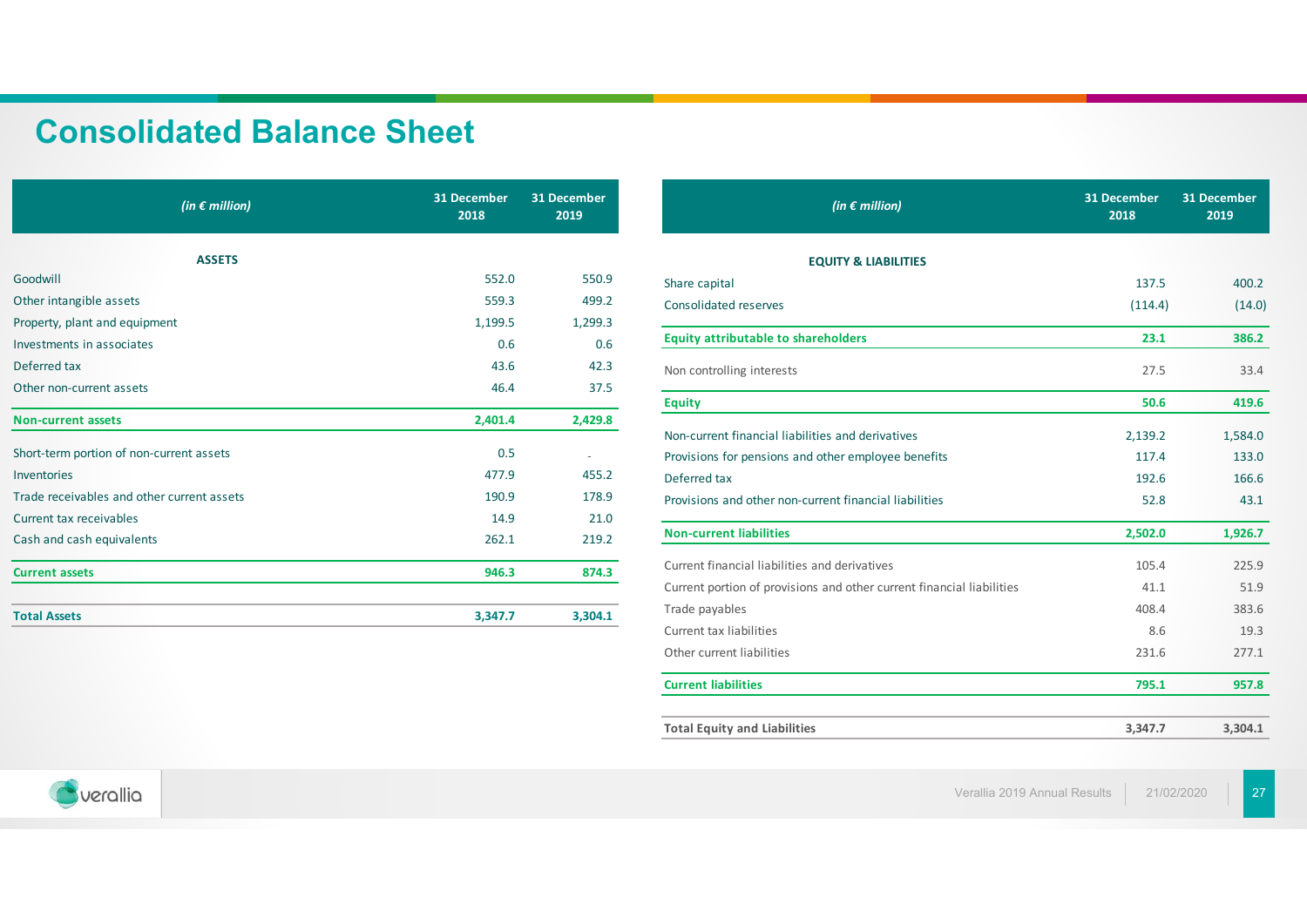#### **Consolidated Cash Flow Statement**

| (in $\epsilon$ million)                                                        | 2018       | 2019                |                              |
|--------------------------------------------------------------------------------|------------|---------------------|------------------------------|
|                                                                                |            |                     |                              |
| Net profit (loss) for the year                                                 | 48.5       | 124.6               |                              |
| Share of net profit of associates, net of dividends received                   | 1.7        | 0.7                 |                              |
| Depreciation, amortisation and impairment of assets                            | 301.8      | 283.5               |                              |
| Gains and losses on disposals of assets                                        | 6.6        | (1.4)               |                              |
| Interest expense on financial liabilities                                      | 92.3       | 68.8                |                              |
| Unrealised gains and losses on changes                                         | $\omega$ . | (1.6)               |                              |
| Gain/loss on net monetary position (IAS 29, Hyperinflation)                    | 0.7        | 5.8                 |                              |
| Unrealised gains and losses on changes in the fair value of derivatives        | (0.5)      | (2.9)               |                              |
| Change in inventories                                                          | (27.7)     | 19.7                |                              |
| Change in trade receivables, trade payables and other receivables and payables | 8.1        | (13.9)              |                              |
| Current tax expense                                                            | 57.8       | 71.0                |                              |
| Taxes paid                                                                     | (38.9)     | (59.1)              |                              |
| Changes in deferred taxes and provisions                                       | (21.1)     | 1.6                 |                              |
|                                                                                |            |                     |                              |
| Net cash flows from operating activities                                       | 429.3      | 496.8               |                              |
| Acquisition of property, plant and equipment and intangible assets             | (225.0)    | (252.5)             |                              |
| Increase (decrease) in debt on fixed assets                                    | (5.6)      | 19.3                |                              |
| Acquisitions of subsidiaries, net of cash acquired                             | $\sim$     | (0.5)               |                              |
| Deferred payment related to the acquisition of a subsidiary                    | à.         | $\omega_{\rm{eff}}$ |                              |
| Capital expenditure                                                            | (230.6)    | (233.7)             |                              |
| Disposals of property, plant and equipment and intangible assets               | $\omega$   | 3.7                 |                              |
| Sale of equity-accounted securities                                            | 14.0       | ÷                   |                              |
| <b>Disposals</b>                                                               | 14.0       | 3.7                 |                              |
| Increase in loans, deposits and short-term borrowings                          | (3.8)      | (5.7)               |                              |
| Reduction in loans, deposits and short-term borrowings                         | 0.4        | 13.7                |                              |
| <b>Changes in loans and deposits</b>                                           | (3.4)      | 8.0                 |                              |
| Net cash flows from (used in) investing activities                             | (220.0)    | (222.0)             |                              |
| Capital increase (reduction)                                                   | ÷.         | $\sim$              |                              |
| <b>Transactions with shareholders</b>                                          | ÷.         | a.                  |                              |
| Capital increases of subsidiaries subscribed by third parties                  | 5.8        | 7.2                 |                              |
| Dividends paid to non-controlling interests by consolidated companies          | (2.5)      | (6.9)               |                              |
| <b>Transactions with non-controlling interests</b>                             | 3.3        | 0.3                 |                              |
| Increase (reduction) in bank overdrafts and other short-term borrowings        | 67.5       | 106.4               |                              |
| Increase in long-term debt                                                     | 607.9      | 1,538.5             |                              |
| Reduction in long-term debt                                                    | (741.4)    | (1,891.0)           |                              |
|                                                                                |            |                     |                              |
| Financial interest paid                                                        | (99.8)     | (70.4)              |                              |
| Change in gross debt                                                           | (165.8)    | (316.5)             |                              |
| Net cash flows from (used in) financing activities                             | (162.5)    | (316.2)             |                              |
| Increase (reduction) in cash and cash equivalents                              | 46.8       | (41.4)              |                              |
| Impact of changes in foreign exchange rates on cash and cash equivalents       | (4.7)      | (1.5)               |                              |
| Impact of changes in fair value on cash and cash equivalents                   | $\sim$     | $\sim$              | Verallia 2019 Annual Results |
| Opening cash and cash equivalents                                              | 220.1      | 262.1               |                              |
| Closing cash and cash equivalents                                              | 262.1      | 219.2               |                              |
|                                                                                |            |                     |                              |

**Year ended 31 December**

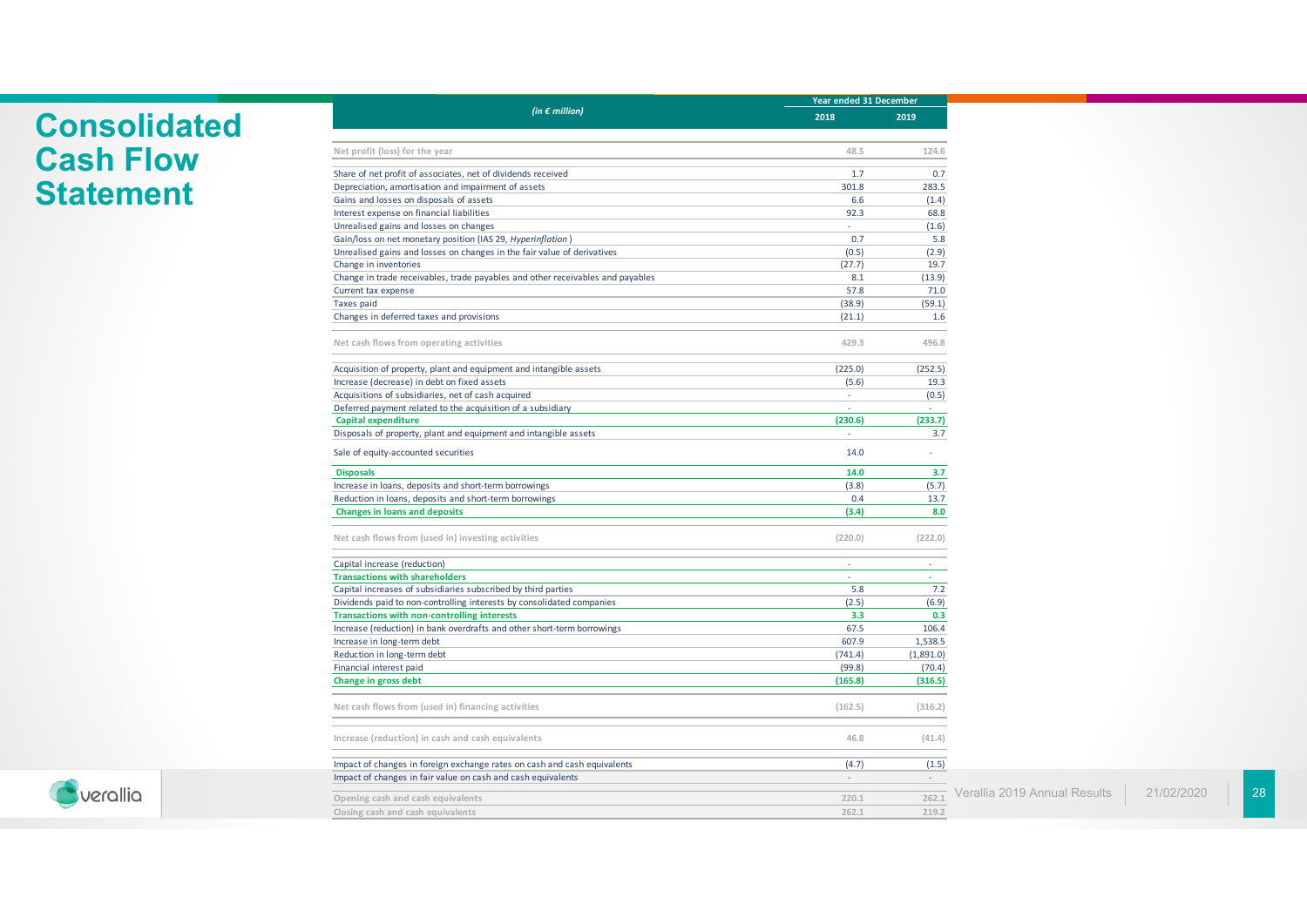#### **Reconciliation of Operating income to adjusted EBITDA**

| In $\epsilon$ million                                | 2018  | 2019  |
|------------------------------------------------------|-------|-------|
| <b>Operating income</b>                              | 221.2 | 295.1 |
| Depreciation and amortization (i)                    | 298.2 | 283.5 |
| <b>Restructuring costs</b>                           | 7.2   | 2.9   |
| <b>Acquisition and M&amp;A costs</b>                 | 0.2   | (2.1) |
| IAS 29 Hyperinflation (Argentina) (ii)               | 2.5   | 1.6   |
| Management share ownership plan and associated costs | 5.7   | 11.5  |
| Disposal and subsidiary risks (iii)                  | (8.8) | 0.0   |
| Sao Paulo (Brazil) site closure (iv)                 | 11.4  | 2.4   |
| Other $(v)$                                          | 5.8   | 20.3  |
| <b>Adjusted EBITDA</b>                               | 543.3 | 615.2 |

(i) Includes depreciation and amortisation of intangible assets and property, plant and equipment, amortisation of *intangible assets acquired through business combinations and impairment of property, plant and equipment.*

*(ii) The Group applies IAS 29 (Hyperinflation) to its Argentina operations for the years ended December 31, 2018 and 2019.* 

*(iii) Corresponds mainly to the effects related to the disposals of IVN and Alver.* 

*(iv) Corresponds to the closure of Sao Paulo plant.* 

*(v) In 2019, mainly corresponds to the one time €7m past service costs following the amendment of the French national mechanical glass manufacturing industries collective agreement and the €10m costs incurred as part of the IPO project.* 

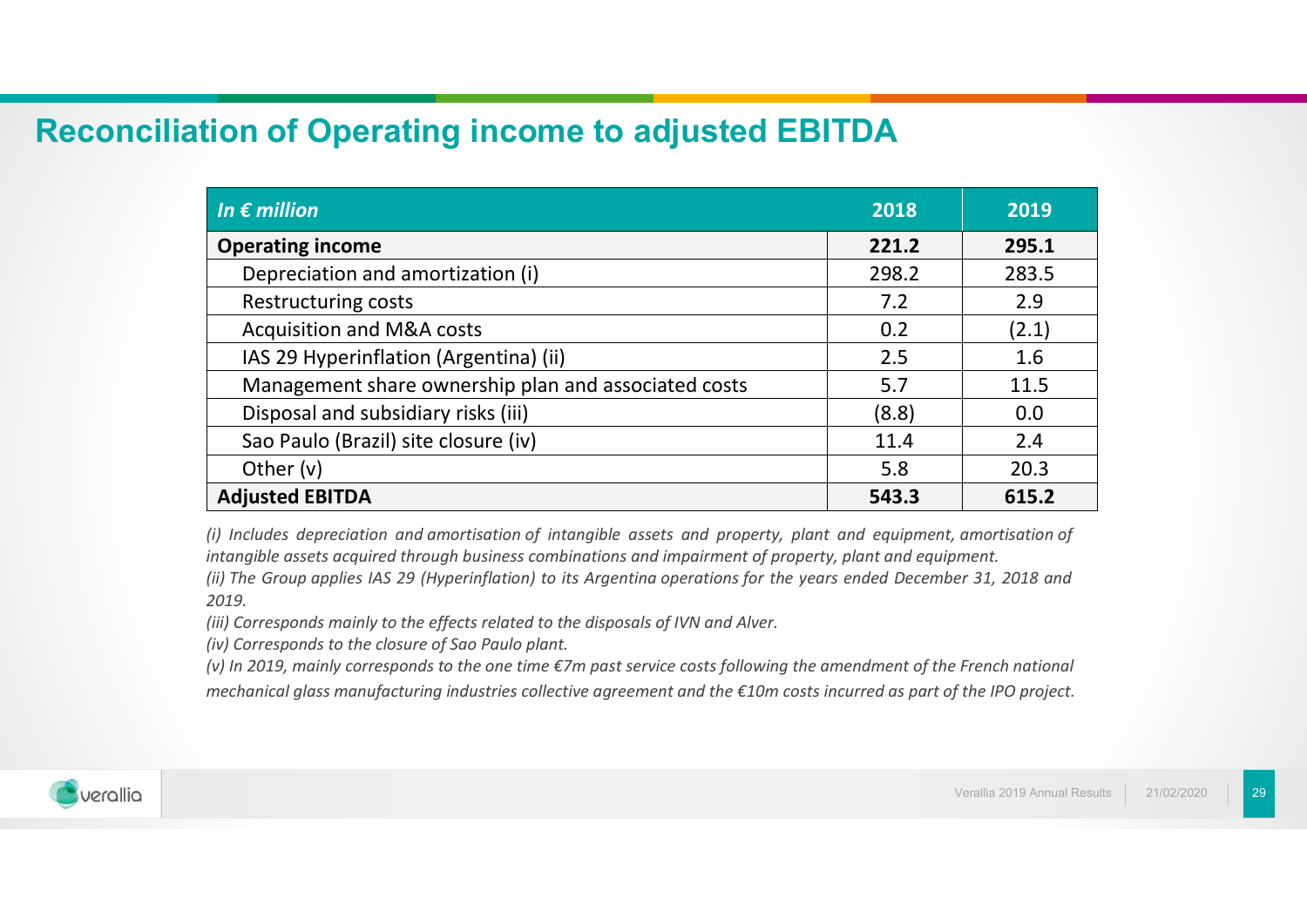#### **Reconciliation of Cash conversion to adjusted EBITDA**

| In $\epsilon$ million  | 2018    | 2019    |
|------------------------|---------|---------|
| <b>Adjusted EBITDA</b> | 543.3   | 615.2   |
| Capex                  | (225.0) | (252.5) |
| <b>Cash flows</b>      | 318.3   | 362.7   |
| <b>Cash conversion</b> | 58.6%   | 59.0%   |

Adjusted EBITDA and Cash conversion are alternative performance indicators within the meaning o f AMF position n ° 2015‐12.

Adjusted EBITDA and Cash conversion are not standardized accounting measures that meets a single generally accepted definition by IFRS standards. They must not be considered as <sup>a</sup> substitute for operating income, net income and cash flow from operating activities which are measures defined by IFRS, or as a measure of liquidity. Other issuers may calculate adjusted EBITDA and Cash conversion differently from the definition used by the Group.

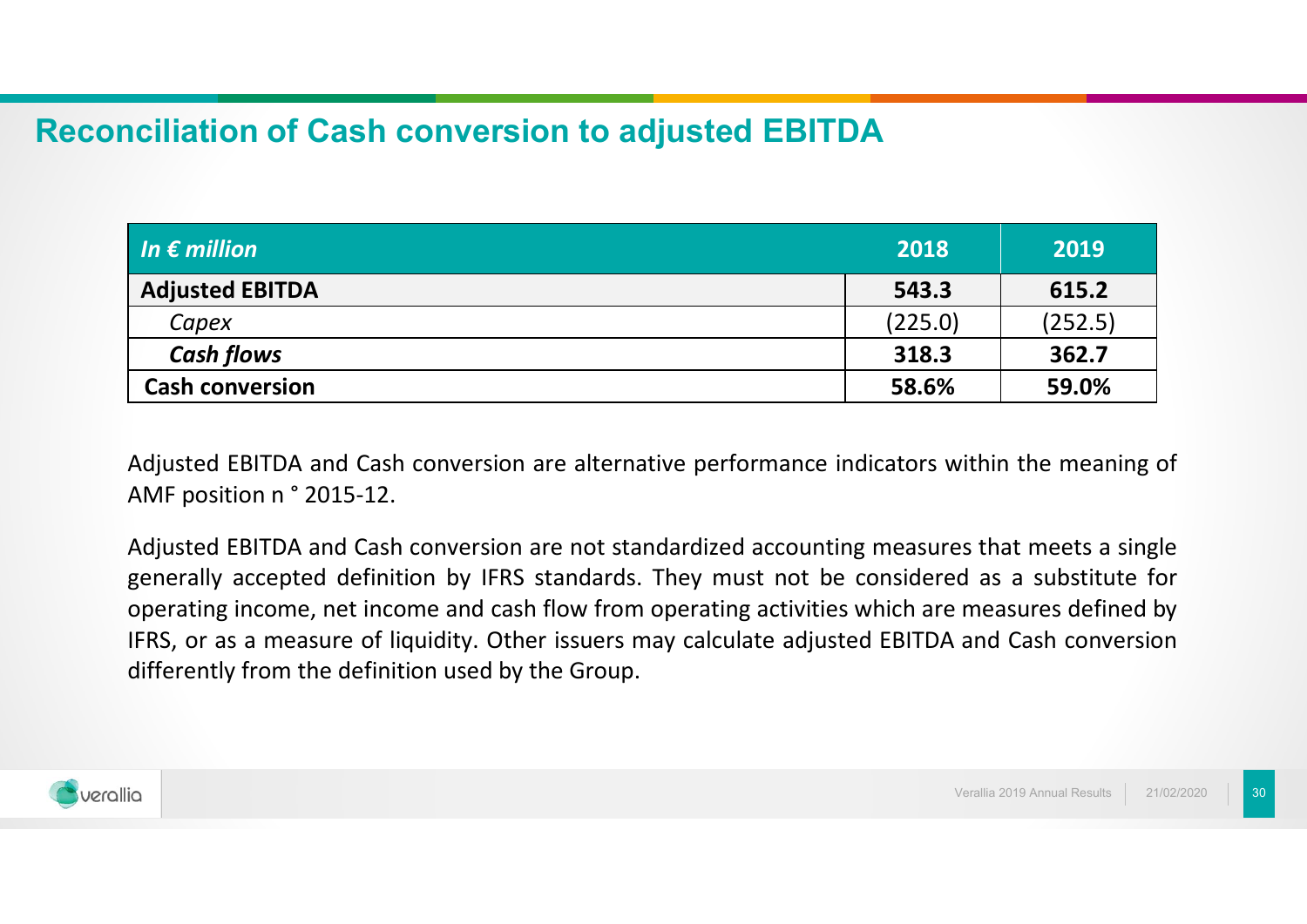## **Confirmation of the 2020-2022 Outlook**

Over the 2020-2022 period, assuming moderate inflation in raw material and energy costs and an effective tax rate going down from 30% to 26%, the Group aims to achieve the following:

- П Consolidated revenue **organic growth**(\*) at <sup>a</sup> compound annual growth rate (CAGR) of **between 3% and 5%**, based on (i) growth in demand in the markets in which the Group operates, (ii) ongoing improvement to the mix due to *premiumisation* trends in its product range and (iii) an increase in the Group's selling prices to reflect inflation in production costs. The Group also expects to benefit from past and future investments to increase its production capacity;
- p. An **adjusted EBITDA(\*\*) margin exceeding 25% in 2022**, mainly due to (i) the growth in sales volumes and the improvement in associated operating leverage, (ii) the continuation of its dynamic pricing policy aimed at offsetting cost increases and (iii) the ongoing implementation of the Performance Action Plan and the reduction of production costs;
- $\mathbb{R}^n$  The continuation of its disciplined investment policy aimed at maintaining **recurring capex(\*\*\*) at around 8%** of the consolidated annual revenue;
- $\overline{\phantom{a}}$ A **net financial debt/adjusted EBITDA(\*\*) ratio of between 2x and 3x**;
- $\overline{\phantom{a}}$ An annual dividend payout ratio exceeding 40% of consolidated net income, with an annual amount of at least **€100m**, subject to approval by Verallia's General Shareholders' meeting.



31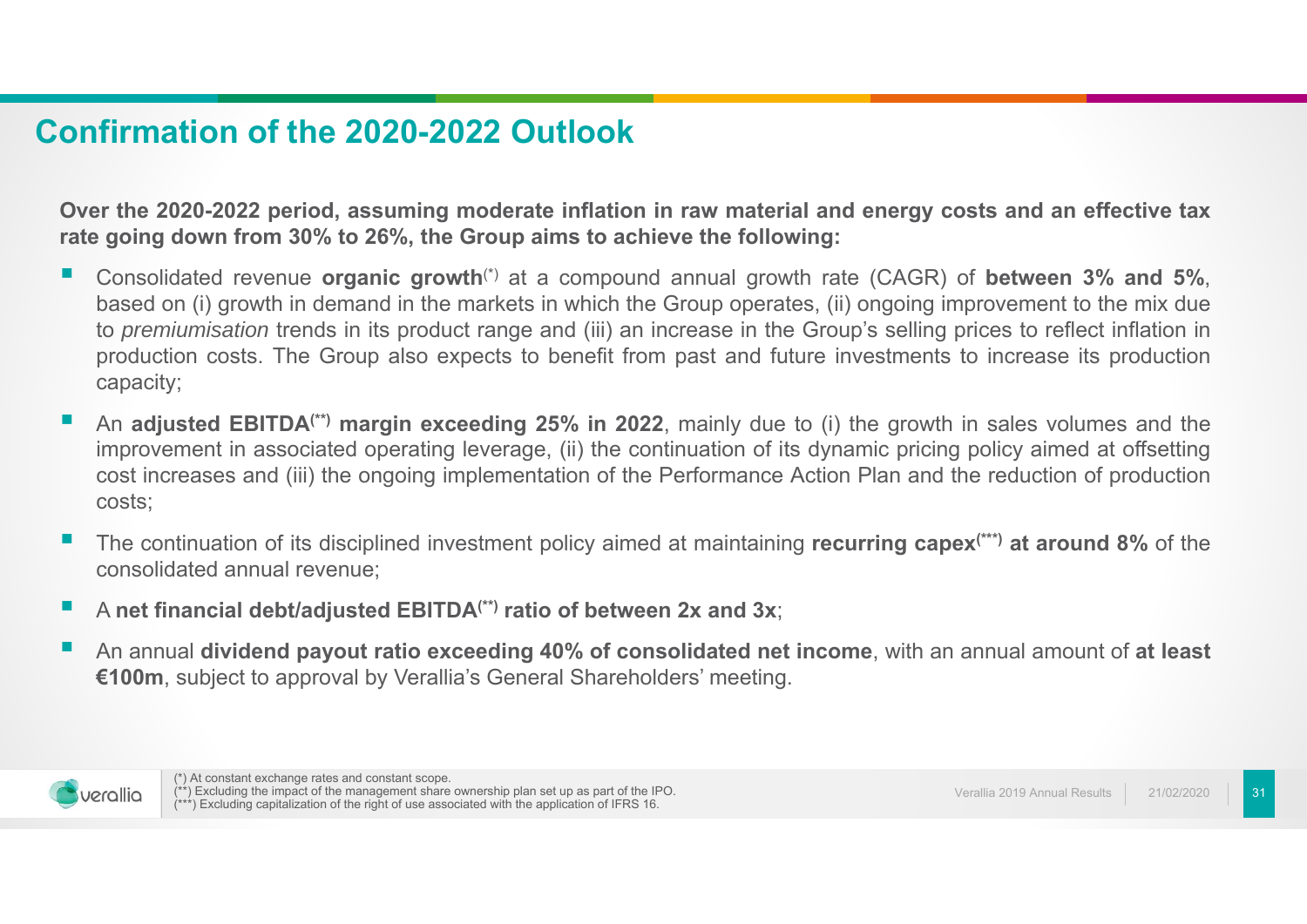#### **Impact of IFRS 16 "Leases"**

Verallia has applied IFRS 16 since January 1, 2019 using the simplified retrospective transition method. IFRS 16 (Leases) eliminates the distinction between operating and finance leases and requires the lessee to recognize an asset (the right to use the leased asset) and <sup>a</sup> financial liability to pay lease payments, subject to minor exceptions.

As <sup>a</sup> result of the adoption of IFRS 16, as of December 31, 2019, right of use assets were recognized for €52 million and an additional financial liability was recorded for €53 million.

In the income statement, IFRS 16 leads to <sup>a</sup> reduction in lease expenses recorded under adjusted EBITDA of €20 million, and an increase in depreciation & amortization of non-current assets and finance costs.

The impact on net income attributable to owners of the Company is not material.

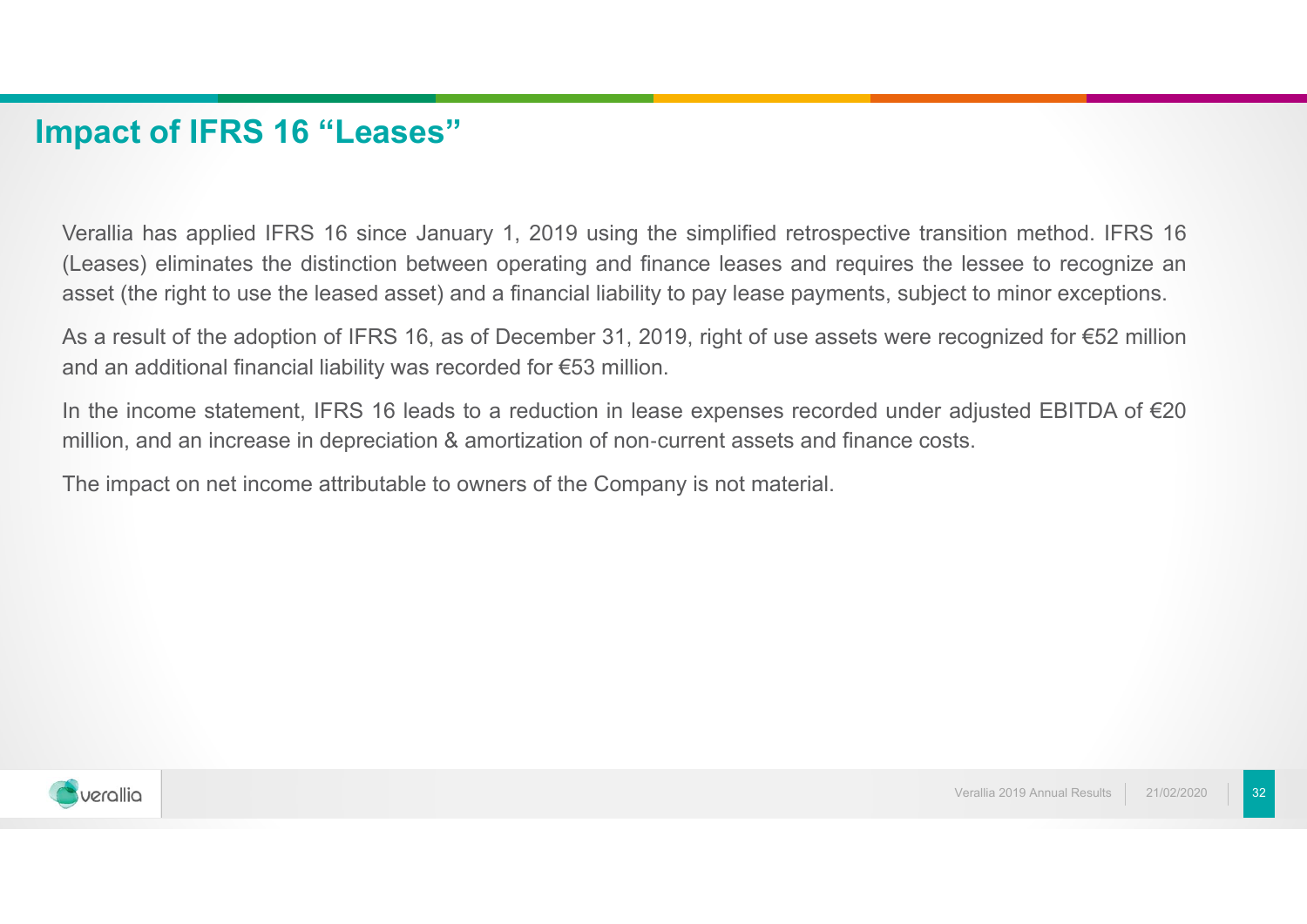#### **IAS 29: Hyperinflation in Argentina**

Since the second half of 2018, the Group has applied IAS 29 in Argentina. The adoption of IAS 29 requires the restatement of non-monetary assets and liabilities and of the income statement to reflect changes in purchasing power in the local currency, leading to <sup>a</sup> gain or loss on the net monetary position included in the finance costs.

Financial information of the Argentinian subsidiary is converted into euros using the closing exchange rate for the relevant period.

In 2019, the net impact on revenue amounted to €(3.1)m. The hyperinflation impact has been excluded from Group adjusted EBITDA as shown in the table "Reconciliation of operating profit to adjusted EBITDA".